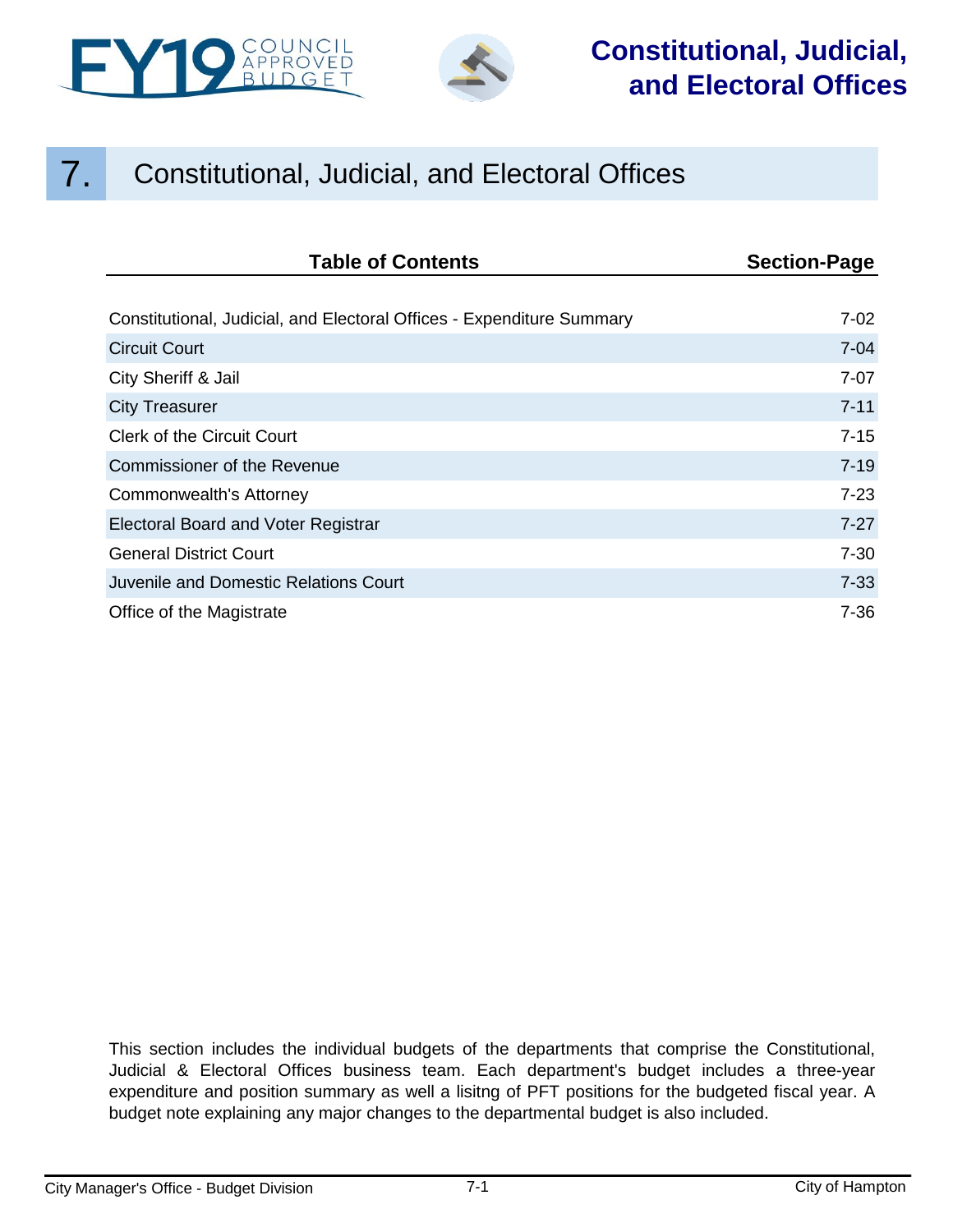<span id="page-1-0"></span>



**Mission**

The Constitutional, Judicial, & Electoral Offices business team unit fulfills various responsibilities that are constitutionally mandated, like providing courtrooms, overseeing elections, and prosecuting criminals.

| <b>Departmental Breakdown</b>      |                       |                       |                       |                         |                       |                         |  |  |
|------------------------------------|-----------------------|-----------------------|-----------------------|-------------------------|-----------------------|-------------------------|--|--|
| <b>Departments</b>                 | 2016<br><b>Actual</b> | 2017<br><b>Actual</b> | 2018<br><b>Budget</b> | 2018<br><b>Adjusted</b> | 2019<br><b>Budget</b> | Increase/<br>(Decrease) |  |  |
| <b>Circuit Court</b>               | 325,935               | 330,190               | 365,104               | 370,585                 | 358,156               | (12, 429)               |  |  |
| City Sheriff & Jail                | 9,633,704             | 9,408,342             | 8,982,162             | 8,982,162               | 9,055,721             | 73,559                  |  |  |
| <b>City Treasurer</b>              | 1,719,243             | 1,631,199             | 1,817,959             | 1,835,551               | 1,790,947             | (44, 604)               |  |  |
| <b>Clerk of the Circuit Court</b>  | 915,194               | 911,003               | 974,793               | 974,793                 | 985,732               | 10,939                  |  |  |
| <b>Commissioner of the Revenue</b> | 1,238,288             | 1,299,252             | 1,321,747             | 1,342,361               | 1,340,529             | (1,832)                 |  |  |
| Commonwealth's Attorney            | 1,669,966             | 1,744,448             | 1,832,258             | 1,865,057               | 2,195,229             | 330,172                 |  |  |
| Electoral Board & Voter Registrar  | 390,821               | 410,619               | 384,236               | 385,887                 | 392,876               | 6,989                   |  |  |
| <b>General District Court</b>      | 135,639               | 128,842               | 176,438               | 177,195                 | 177,920               | 725                     |  |  |
| <b>JDR Court</b>                   | 41,122                | 84,849                | 48,155                | 48,155                  | 47,632                | (523)                   |  |  |
| Office of the Magistrate           | 21,720                | 15,356                | 29,973                | 29,973                  | 28,603                | (1, 370)                |  |  |
| <b>Grand Total</b>                 | 16,091,632            | 15,964,100            | 15,932,825            | 16,011,719              | 16,373,345            | 361,626                 |  |  |

## **Percentage of Team's FY 2019 Budget**

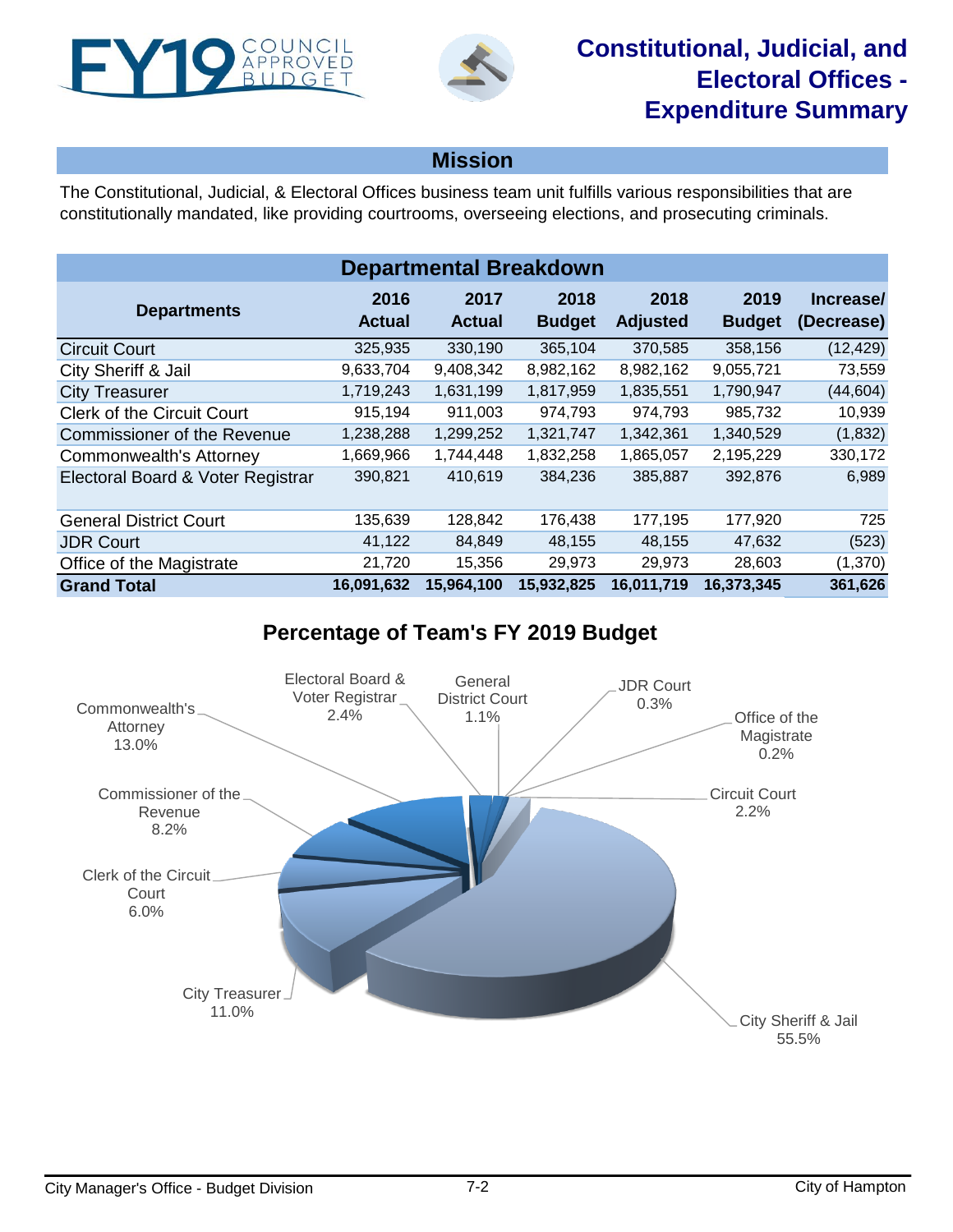



### **Council Priorities Breakdown**

The entire business team's budget is spent across the following Council strategic priorities, in the following amounts:

| <b>Council Priorities</b>                              | 2016<br><b>Actual</b> | 2017<br><b>Actual</b> | 2018<br><b>Budget</b> | 2018<br><b>Adjusted</b> | 2019<br><b>Budget</b> | Increase/<br>(Decrease) |
|--------------------------------------------------------|-----------------------|-----------------------|-----------------------|-------------------------|-----------------------|-------------------------|
| <b>Economic Growth</b>                                 | 1,282,553             | 1,269,995             | 1,382,421             | 1,382,421               | 1,394,435             | 12,014                  |
| Placemaking                                            | 0                     | $\mathbf 0$           | $\mathbf 0$           | 0                       | $\mathbf 0$           | $\overline{0}$          |
| Living with Water                                      | 0                     | 0                     | 0                     | 0                       | 0                     | 0                       |
| <b>Educated &amp; Engaged Citizenry</b>                | $\mathbf 0$           | $\mathbf 0$           | $\Omega$              | $\overline{0}$          | 0                     | $\Omega$                |
| Safe & Clean Community                                 | 9,194,654             | 9,026,114             | 8,529,756             | 8,529,756               | 8,608,858             | 79,102                  |
| <b>Good Government</b>                                 | 5,614,425             | 5,667,991             | 6,020,648             | 6,099,542               | 6,370,052             | 270,510                 |
| <b>Family Resilience &amp; Economic</b><br>Empowerment | 0                     | 0                     | $\Omega$              | 0                       | 0                     | 0                       |
| <b>Grand Total</b>                                     | 16,091,632            | 15,964,100            | 15,932,825            | 16,011,719              | 16.373.345            | 361,626                 |

## **Percentage of Team's FY 2019 Budget**

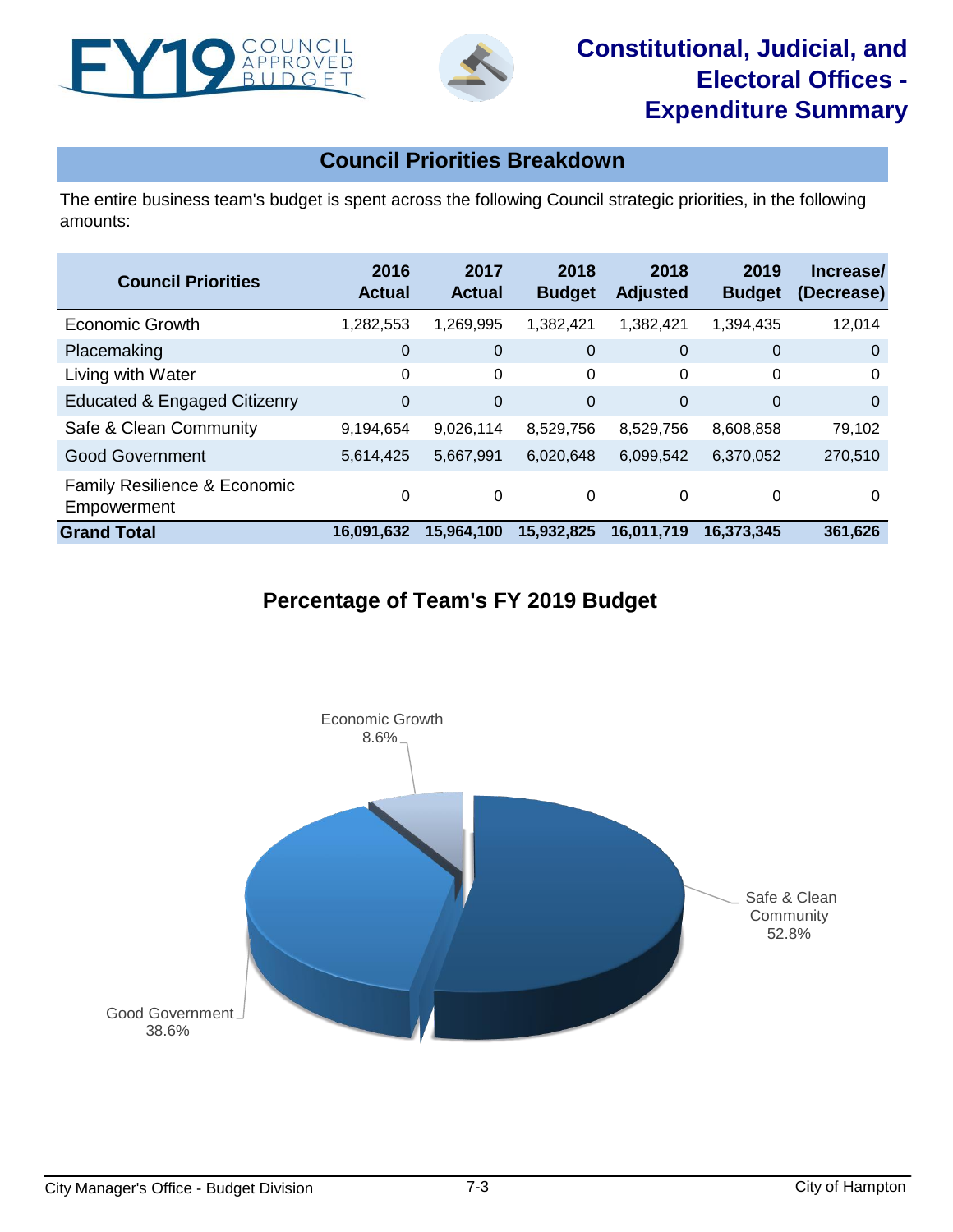<span id="page-3-0"></span>



# **Circuit Court**

### **Mission**

The mission of the Circuit Court is to improve the quality of justice for all citizens of the City of Hampton by ensuring each citizen is valued and treated respectfully while emphasizing efficiency, effectiveness and fairness.



|                           | 2016    | 2017    | 2018          | 2018     | 2019          | Increase / |
|---------------------------|---------|---------|---------------|----------|---------------|------------|
|                           | Actual  | Actual  | <b>Budget</b> | Adjusted | <b>Budget</b> | (Decrease) |
| <b>Personnel Services</b> | 287.288 | 295.287 | 319.920       | 325.401  | 313.702       | (11,699)   |
| <b>Operating Expenses</b> | 38.647  | 34,903  | 40,684        | 40,684   | 39.954        | (730)      |
| Capital Outlay            |         |         | 4.500         | 4.500    | 4.500         |            |
| <b>Grand Total</b>        | 325,935 | 330,190 | 365,104       | 370,585  | 358,156       | (12, 429)  |

| <b>Permanent Full-Time (PFT) Staffing History</b> |        |        |               |          |               |            |  |
|---------------------------------------------------|--------|--------|---------------|----------|---------------|------------|--|
|                                                   |        |        |               |          |               |            |  |
|                                                   |        |        |               |          |               |            |  |
|                                                   | 2016   | 2017   | 2018          | 2018     | 2019          | lncrease / |  |
|                                                   | Actual | Actual | <b>Budget</b> | Adjusted | <b>Budget</b> | (Decrease) |  |
| <b>PFT Positions</b>                              | 6.0    | 6.0    | 6.0           | 6.0      | 6.0           | 0.0        |  |

### *Budget Note*

The FY18 Adjusted Budget includes funding for the 2% general wage increase (GWI) that was originally budgeted in Retirement and Employee Benefits. The decrease in this budget is attributed to attrition, filling a vacant position at a salary rate lower than the incumbent and a decrease in fixed costs.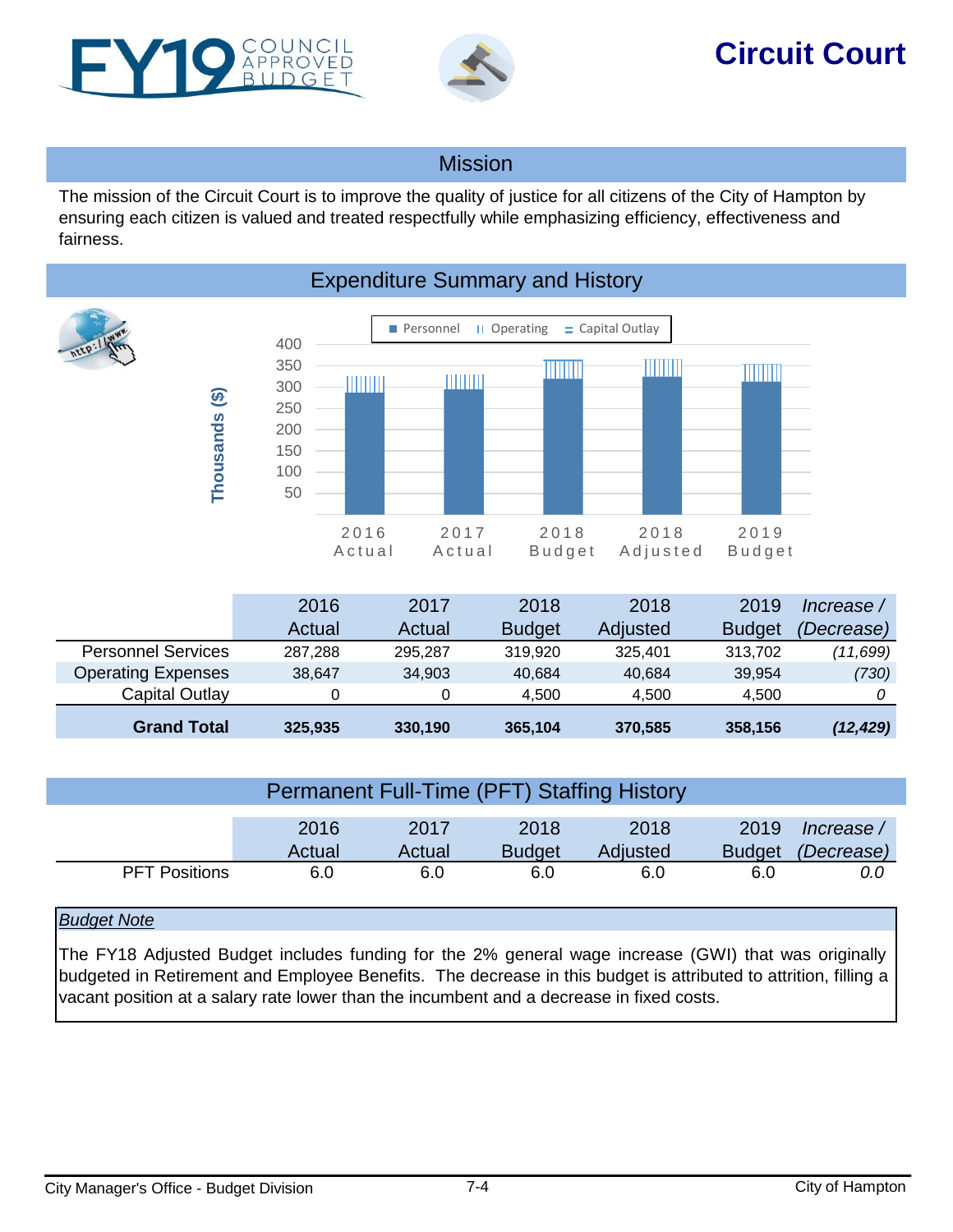



# **Circuit Court**

|                                                                                  | 2019 PFT Positions |                                                    |                       |                         |                       |  |  |  |
|----------------------------------------------------------------------------------|--------------------|----------------------------------------------------|-----------------------|-------------------------|-----------------------|--|--|--|
| <b>Position</b>                                                                  | # of PFT           |                                                    |                       | <b>Position</b>         | # of PFT              |  |  |  |
| <b>COURTS ADMINISTRATOR</b><br><b>EXECUTIVE ASSISTANT</b><br><b>Grand Total:</b> | 3<br>6             | DOCKET COORDINATOR<br>1<br><b>JURY COORDINATOR</b> |                       |                         |                       |  |  |  |
|                                                                                  |                    | <b>Performance Indicators</b>                      |                       |                         |                       |  |  |  |
| <b>Indicator</b>                                                                 | <b>Type</b>        | 2016<br><b>Actual</b>                              | 2017<br><b>Actual</b> | 2018<br><b>Estimate</b> | 2019<br><b>Target</b> |  |  |  |
| Overall Case Clearance Rate                                                      | Efficiency         | 79.04%                                             | 81.94%                | 71.43%                  | 77.32%                |  |  |  |
| # of Case Dispositions                                                           | Outcome            | 6,339                                              | 6,758                 | 6,300                   | 6,466                 |  |  |  |
| # of Case Filings                                                                | Output             | 8,020                                              | 8,248                 | 8,820                   | 8,363                 |  |  |  |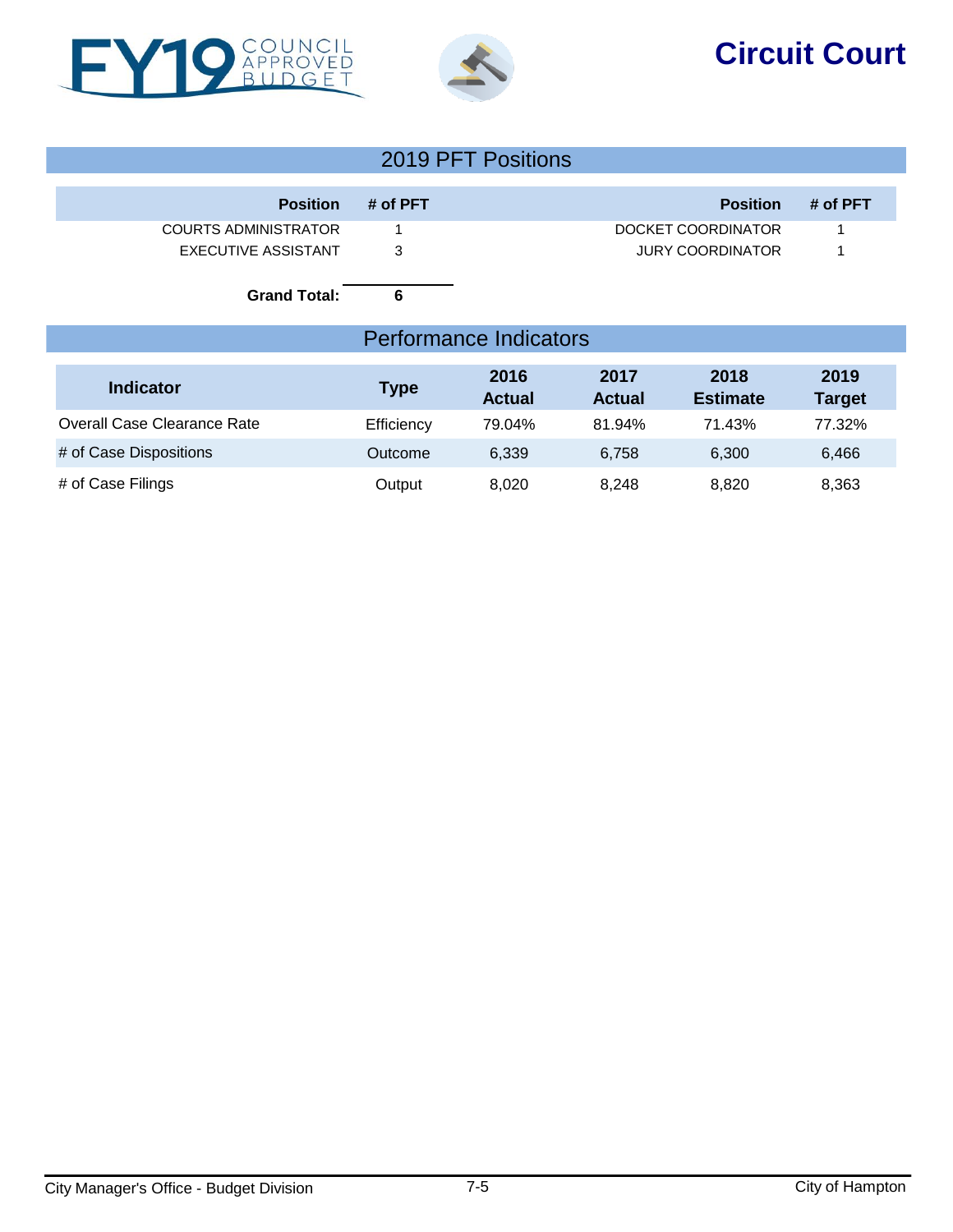



# **Circuit Court**

#### Services Breakdown and Descriptions



#### **Local Match - Circuit Court \$350,445**

The Circuit Court has jurisdiction over all felonies, crimes punishable by commitment to the State penitentiary, and those misdemeanor crimes carrying a penalty of not more than twelve months in jail, originally charged in the Circuit Court. In civil cases, the Circuit Court has jurisdiction involving all claims of more than \$15,000, and shares authority with the General District Court to hear those matters involving claims between \$4,500 and \$15,000. Jury trials are exclusive to the Circuit Court.

The Circuit Court handles domestic (family) matters, all divorce actions, all cases appealed from the General District Court and Juvenile and Domestic Relations District Court and determines the validity of City ordinances and will disputes. Appeals from certain administrative agencies also fall under the jurisdiction of the Circuit Court.

**Fixed Cost \$7,711** This service accounts for various fixed costs for the department, including auto/fleet, IT, and risk management costs.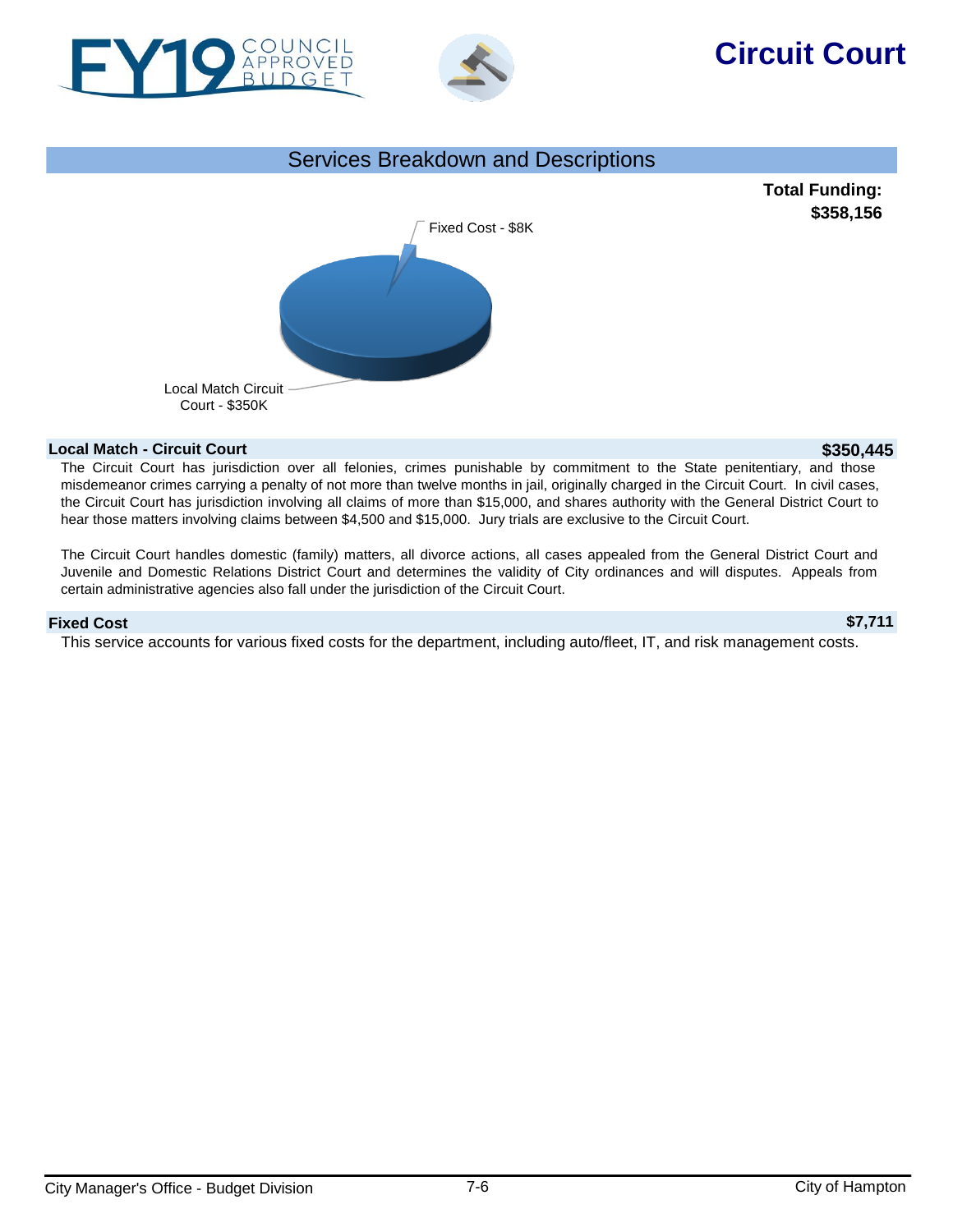<span id="page-6-0"></span>



# **City Sheriff and Jail**

### Mission

We the members of the Hampton Sheriff's Office are committed to safeguarding the public's trust, by promoting positive community relations to the people of Hampton. We strive to enhance the quality of life for citizens by upholding the Constitution of the United States and the laws of the State of Virginia.

Our mission is to safely and securely maintain all city correctional facilities, ensuring care and custody of inmates, provide inmate programs to reduce recidivism, to ensure the safe and secure operation of all courts, and to guarantee timely and accurate service of civil and criminal warrants.

We are committed to this mission, by rendering our service to protect the lives, rights, and property of all citizens in a courteous professional manner. We pledge to be Committed to Excellence!



### Expenditure Summary and History

|                           | 2016      | 2017      | 2018          | 2018      | 2019          | lncrease /        |
|---------------------------|-----------|-----------|---------------|-----------|---------------|-------------------|
|                           | Actual    | Actual    | <b>Budget</b> | Adjusted  | <b>Budget</b> | <i>(Decrease)</i> |
| <b>Personnel Services</b> | 7,097,305 | 6,916,575 | 6,945,196     | 6,945,196 | 6,859,990     | (85, 206)         |
| <b>Operating Expenses</b> | 2,371,419 | 2,343,067 | 1,976,966     | 1,976,966 | 2,135,731     | 158,765           |
| Capital Outlay            | 164,980   | 148.700   | 60.000        | 60.000    | 60.000        |                   |
| <b>Grand Total</b>        | 9,633,704 | 9,408,342 | 8,982,162     | 8,982,162 | 9,055,721     | 73,559            |

#### *Budget Note*

The decrease in Personnel Services is due to filling vacancies at salary rates lower than the incumbents. The net increase in Operating Expenses is attributed to higher costs associated with a new food service contract offset by lower fixed costs.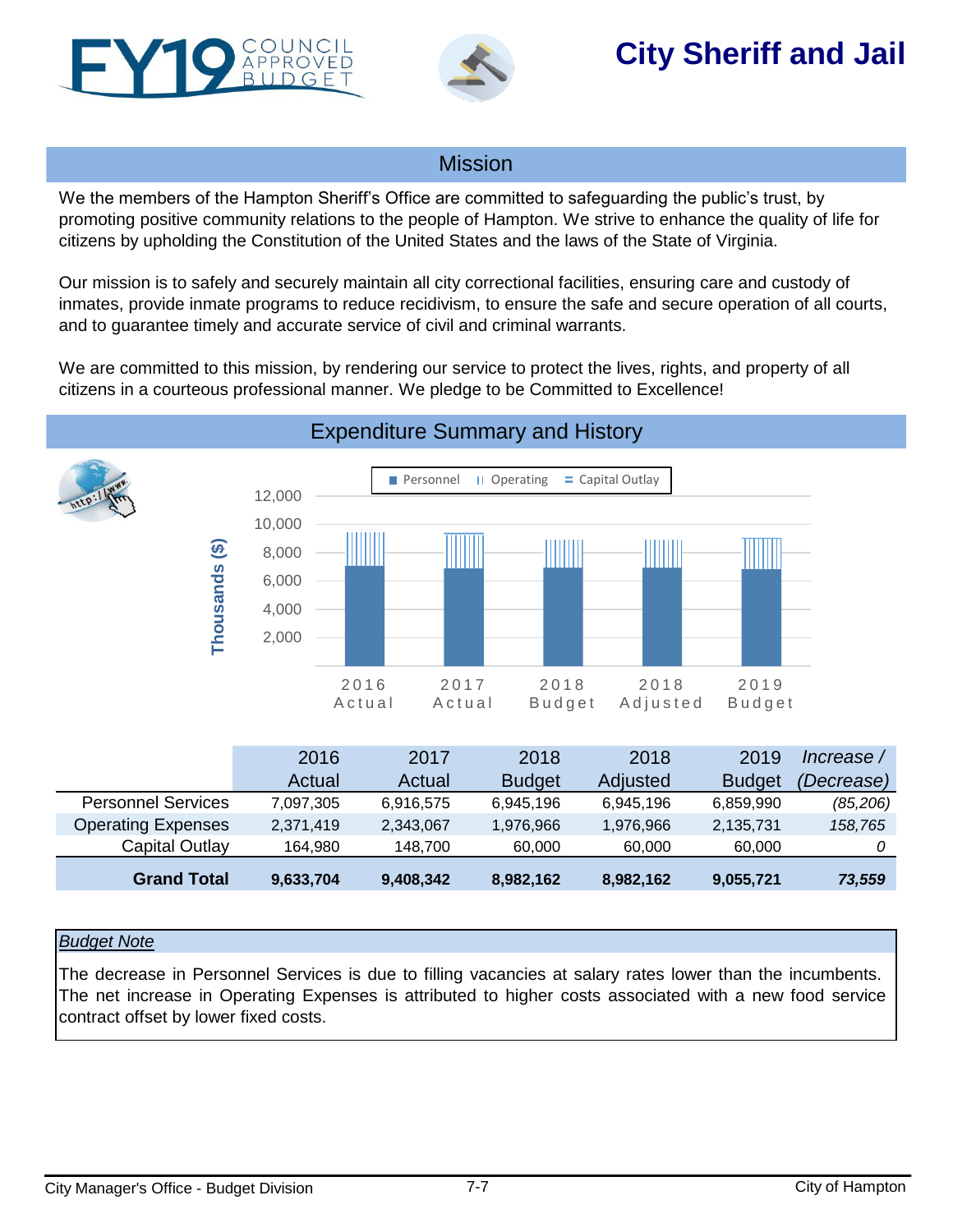



# **City Sheriff and Jail**

| <b>Indicator</b>                             | <b>Type</b> | 2016<br><b>Actual</b> | 2017<br><b>Actual</b> | 2018<br><b>Estimate</b> | 2019<br><b>Target</b> |
|----------------------------------------------|-------------|-----------------------|-----------------------|-------------------------|-----------------------|
| # Processes Served per Full-time<br>Employee | Efficiency  | 10,712                | 14,159                | 14,420                  | 14,619                |
| Average Inmate Population                    | Explanatory | 343                   | 332                   | 350                     | 350                   |
| # of Criminal Warrants Received              | Output      | 818                   | 842                   | 860                     | 882                   |
| # of Extraditions Completed                  | Output      | 29                    | 19                    | 35                      | 30                    |
| # of Inmate Transports                       | Output      | 4,578                 | 2,251                 | 3,500                   | 3,500                 |
| # of Levies Received                         | Output      | 401                   | 450                   | 480                     | 500                   |
| # of Mental Health Transports                | Output      | 43                    | 18                    | 40                      | 40                    |
| # of Jury Summons                            | Output      | 3,596                 | 3604                  | 3650                    | 3700                  |
| # of other Civil Processes Served            | Output      | 39,588                | 57,020                | 58,300                  | 59,100                |
| # of Subpoenas Served                        | Output      | 13,971                | 13,776                | 13,800                  | 13,998                |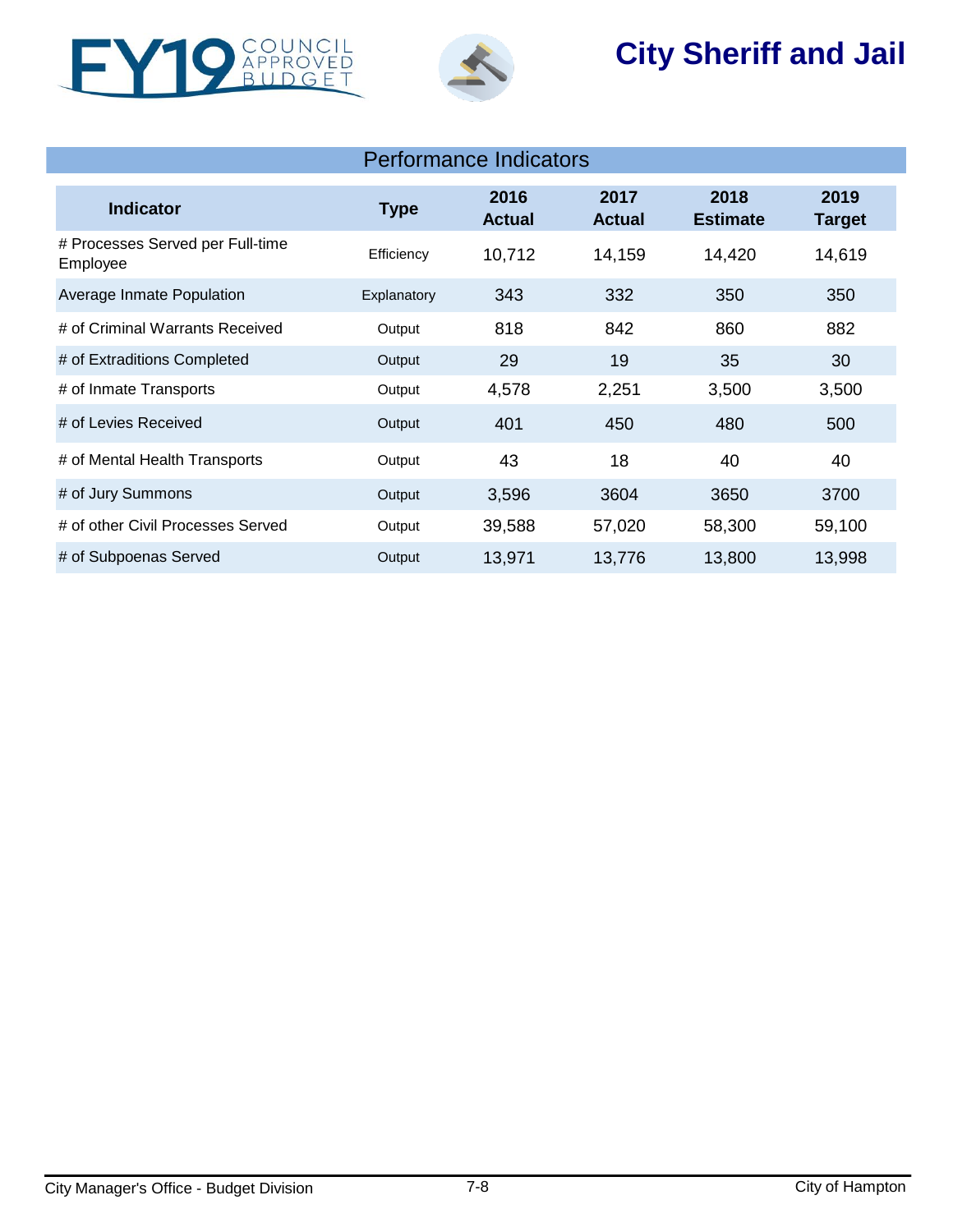



# **City Sheriff and Jail**



#### **Leadership & Management \$154,449**

To provide leadership by setting policies and proceduers and oversight of the correction and court services divisions.

#### **Court Security \$1,569,455**

This division is responsible for maintaining order within the City's Circuit Courtrooms, General District Courtrooms and Juvenile and Domestic Relations Courtrooms. This division also provides support services to judges as situations dictate, manages, jurors both in the courtroom and when sequestered, transport defendants and inmates before the court, and perform other related task/duties as required by the courts. The Civil Process unit serves all summonses, orders and other civil processes issued by the courts and regulatory offices. This unit is also responsible for evictions within the City, and executes levies, sales and seizures of property, in conjunction with the Treasurer's Office, as well as assists in the collection of delinquent taxes. In addition, the Transportation unit is responsible for transporting individuals to state facilities, to and from courts in other jurisdictions, and for medical, dental and other appointments outside of the Correctional Facilities.

#### **Jail Operation \$6,864,542**

This division is responsible for the security, safety and control of inmate's population through supervision of meals, recreation, programs, visitation and other daily activities. In addition to providing medical, dental and mental health services for inmates, this division ensures that a case record is established on each individual committed to the facility and inmates are referred to educational and other programs.

#### **Work Release Program \$40,824**

The inmate Work Release Program provides inmates who are committed to the custody of the Sheriff, and who met the eligibility requirements of the program the opportunity to participate in the work release program. Further, the court may authorize the offender to participate in the program, if approved by the Sheriff. The Sheriff shall qualify for compensation for the cost of incarceration from the participants, less any payment for room and board collected from the inmate. The prescribed regulations to govern the work release program are: to pay an amount to defray the cost of keep; to pay travel and other such expenses made necessary for his work release employment; to provide support and maintenance for his dependents and to pay any fines, restitution or costs ordered by the court.

#### **Fixed Cost \$426,451**

This service accounts for various fixed costs for the department, including auto/fleet, IT, and risk management costs.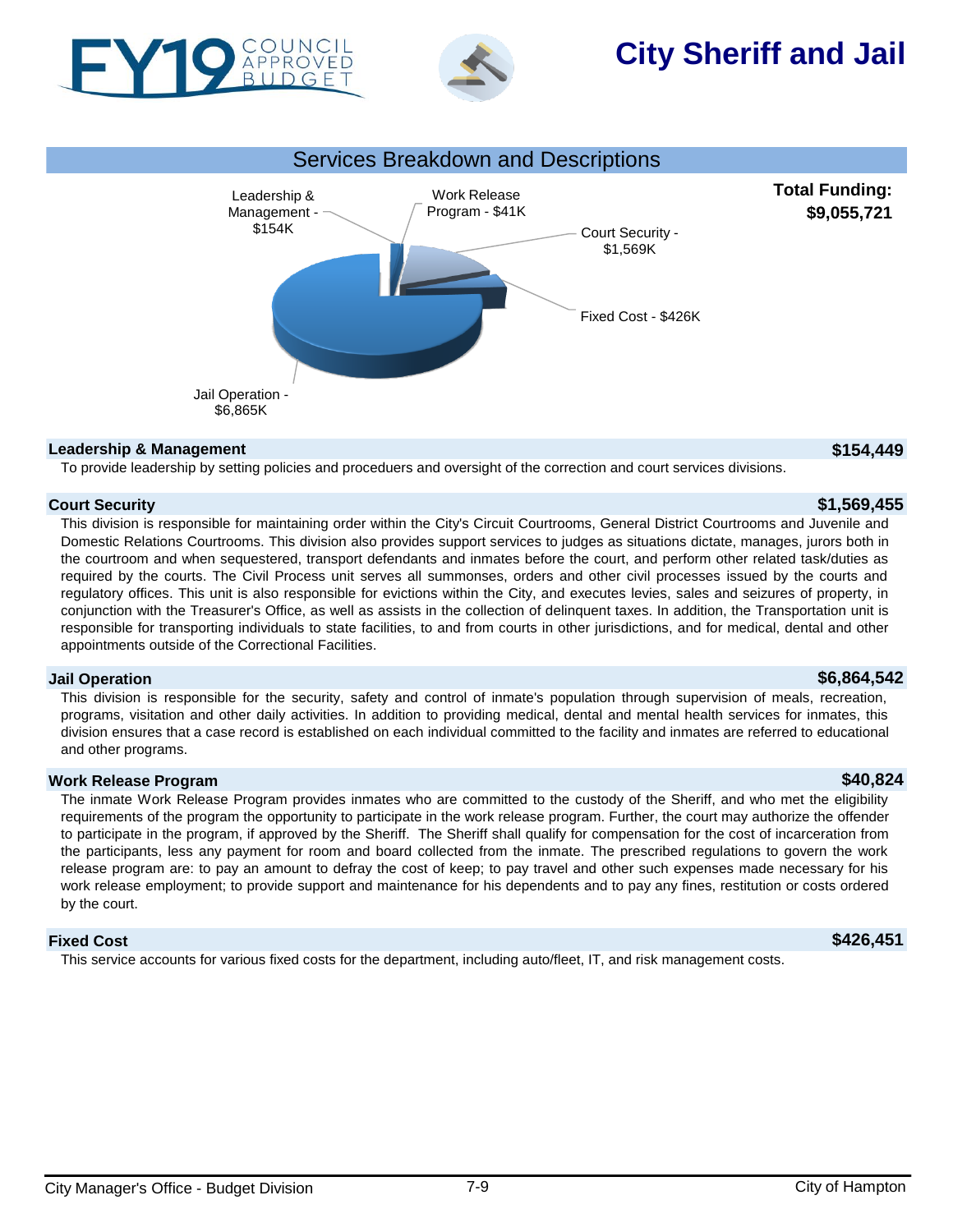



| <b>Local and State Support Analysis</b> |            |            |               |            |               |            |  |
|-----------------------------------------|------------|------------|---------------|------------|---------------|------------|--|
|                                         |            |            |               |            |               |            |  |
|                                         | 2016       | 2017       | 2018          | 2018       | 2019          | Increase / |  |
|                                         | Actual     | Actual     | <b>Budget</b> | Adjusted   | <b>Budget</b> | (Decrease) |  |
| <b>Department Expenditures</b>          | 9.633.704  | 9,408,342  | 8,982,162     | 8.982.162  | 9,055,721     | 73,559     |  |
| Benefits Expense*                       | 3,853,482  | 3,763,337  | 3,592,865     | 3,592,865  | 3,622,288     | 29,423     |  |
| <b>Grand Total (w/ Benefits)</b>        | 13,487,186 | 13,171,679 | 12,575,027    | 12,575,027 | 12,678,009    | 102,982    |  |

Under State policy, the State should be paying 100% of the cost of operating the Sheriff's Office and Jail. However, over the years, the General Assembly and Compensation Board have failed to adequately fund the salaries or positions needed to adequately run the Office/Jail.

The following accounting of revenues shows the amount actually paid by the State as well as the locality subsidy of the State responsibility. If the State was fully funding its obligation, the amount of local aid to the State could be reallocated to other City priorities.

|                               | 2016       | 2017       | 2018          | 2018       | 2019          | Increase / |
|-------------------------------|------------|------------|---------------|------------|---------------|------------|
|                               | Actual     | Actual     | <b>Budget</b> | Adjusted   | <b>Budget</b> | (Decrease) |
| <b>Required Local Support</b> |            |            |               |            |               |            |
| <b>Actual State Support</b>   | 6,304,186  | 6,157,744  | 6,594,123     | 6,594,123  | 6,594,123     |            |
| Local Aid to the State        | 7,183,000  | 7,013,935  | 5.980.904     | 5,980,904  | 6,083,886     | 102,982    |
| <b>Grand Total</b>            | 13,487,186 | 13,171,679 | 12,575,027    | 12,575,027 | 12,678,009    | 102,982    |

\*For illustrative purposes, an average benefits percentage was used. The actual percentage may change from year to year depending upon the health care plan costs for the respective year and the coverage level chosen by individual employees.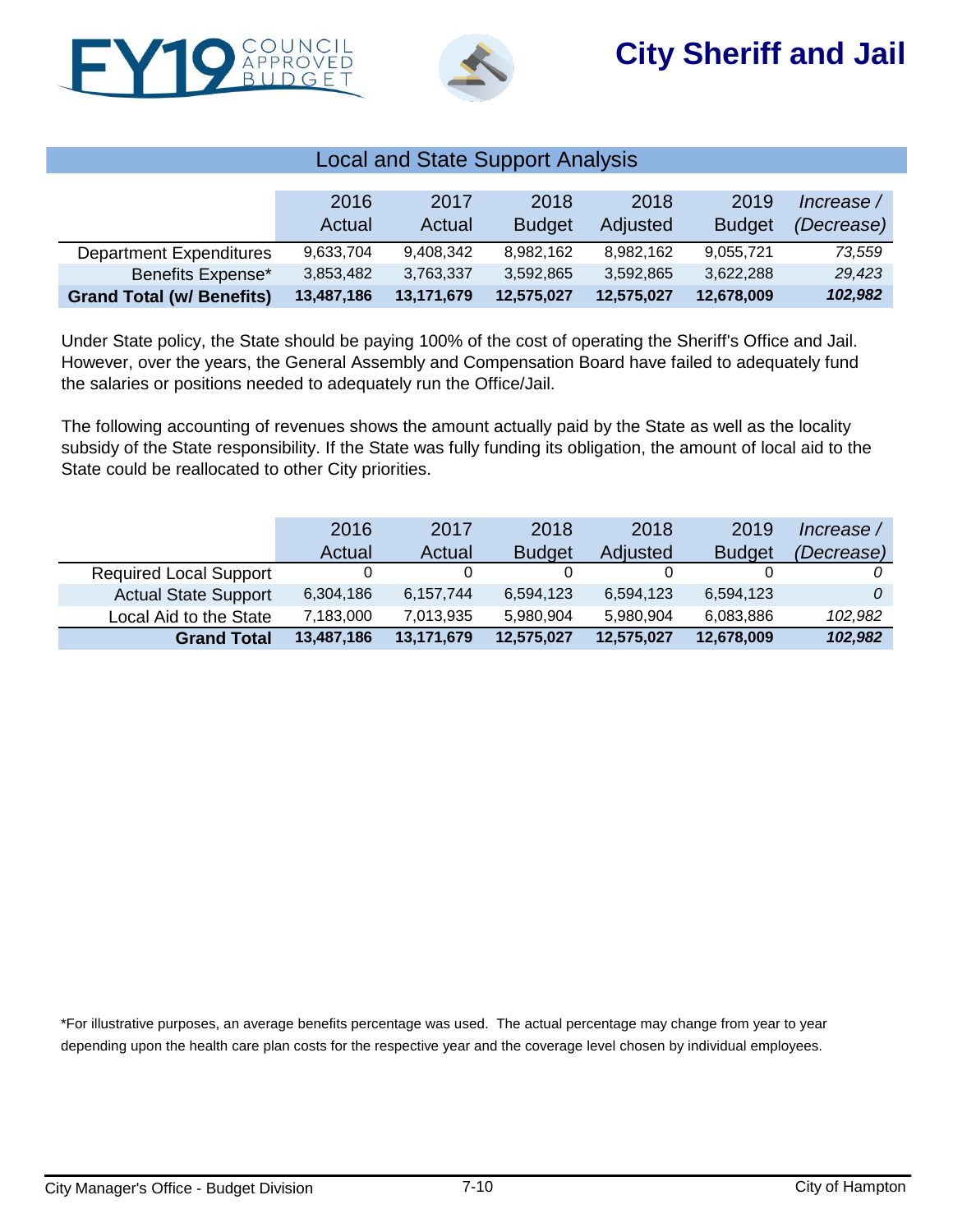<span id="page-10-0"></span>



# **City Treasurer**

### **Mission**

The City of Hampton Treasurer's Office is committed to providing courteous and efficient services to all citizens and taxpayers in Hampton. We adhere to the Code of Virginia and the Hampton Municipal Code in the billing and collection of various taxes and fees. It is the accountability and reconciliation of those funds that provides the cornerstone of trust with the citizens we serve.



### Expenditure Summary and History

|                           | 2016      | 2017      | 2018          | 2018      | 2019          | Increase / |
|---------------------------|-----------|-----------|---------------|-----------|---------------|------------|
|                           | Actual    | Actual    | <b>Budget</b> | Adjusted  | <b>Budget</b> | (Decrease) |
| <b>Personnel Services</b> | 1.271.561 | 1,187,875 | 1,356,265     | 1,373,857 | 1,334,085     | (39, 772)  |
| <b>Operating Expenses</b> | 420.094   | 439,332   | 461.694       | 461.694   | 456.862       | (4,832)    |
| Capital Outlay            | 27.588    | 3.992     | 0             | 0         |               |            |
| <b>Grand Total</b>        | 1,719,243 | 1,631,199 | 1,817,959     | 1,835,551 | 1,790,947     | (44, 604)  |

| Permanent Full-Time (PFT) Staffing History |        |        |               |          |               |            |  |
|--------------------------------------------|--------|--------|---------------|----------|---------------|------------|--|
|                                            |        |        |               |          |               |            |  |
|                                            | 2016   | 2017   | 2018          | 2018     | 2019          | lncrease / |  |
|                                            | Actual | Actual | <b>Budget</b> | Adjusted | <b>Budget</b> | (Decrease) |  |
| <b>PFT Positions</b>                       | 25.0   | 25.0   | 25.0          | 25.0     | 25.0          | 0.0        |  |

### *Budget Note*

The FY18 Adjusted Budget includes funding for the 2% general wage increase (GWI) that was originally budgeted in Retirement and Employee Benefits. The FY19 budget decrease reflects attrition and a vacant position filled at a salary rate lower than the incumbent.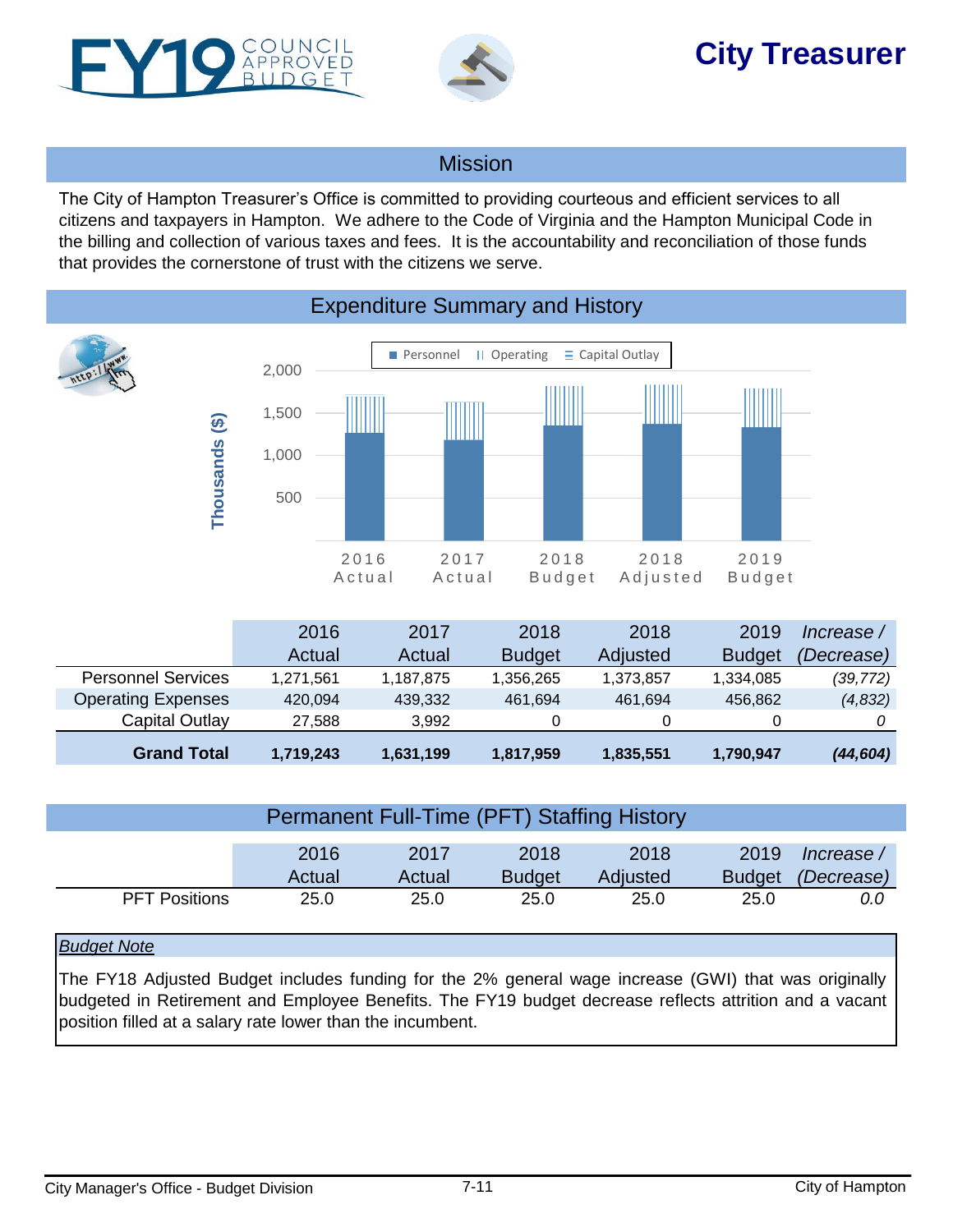# **City Treasurer**





### 2019 PFT Positions

| <b>Position</b>               | # of PFT | <b>Position</b>              | # of PFT |
|-------------------------------|----------|------------------------------|----------|
| CITY TREASURER                |          | REAL ESTATE ACCOUNTING COORD |          |
| DEPUTY III - SUPERVISOR       |          | ACCOUNT CLERK I              | 3        |
| DEPUTY II/DELINQUENT TAX COOR |          | <b>ACCOUNTANT</b>            |          |
| DELINQUENT TAX SPECIALIST     |          | ACCOUNTING COORDINATOR       |          |
| DEPUTY I - TREASURER          | 4        | COMPTROLLER/TREASURER        |          |
| SENIOR CHIEF DEPUTY TREASURER |          | CHIEF DEPUTY TREASURER       |          |
| REAL ESTATE PARALEGAL         |          | <b>DEPUTY II-TEAM LEADER</b> |          |

**Grand Total: 25**

| <b>Performance Indicators</b>                                                                     |             |                       |                       |                         |                       |  |
|---------------------------------------------------------------------------------------------------|-------------|-----------------------|-----------------------|-------------------------|-----------------------|--|
| <b>Indicator</b>                                                                                  | <b>Type</b> | 2016<br><b>Actual</b> | 2017<br><b>Actual</b> | 2018<br><b>Estimate</b> | 2019<br><b>Target</b> |  |
| # of real estate, personal and<br>business property bills mailed per<br>year                      | Explanatory | 280,010               | 277,485               | 277,000                 | 277,000               |  |
| # of real estate, personal and<br>business property delinquent letters<br>mailed per year         | Explanatory | 103,404               | 103,242               | 103,000                 | 103,000               |  |
| <b>Customer Service Satisfaction %</b><br>Rate                                                    | Outcome     | 99%                   | 99%                   | 99%                     | 99%                   |  |
| Real estate, personal and business<br>property collection rate                                    | Outcome     | 99%                   | 99%                   | 99%                     | 99%                   |  |
| State Income Tax collection % rate                                                                | Outcome     | 95%                   | 95%                   | 95%                     | 95%                   |  |
| Average # of reconciliations per<br>month                                                         | Output      | 77                    | 77                    | 77                      | 77                    |  |
| # of liens issued per year for<br>delinquent real estate, personal and<br>business property taxes | Output      | 23,427                | 26,486                | 24,900                  | 24,900                |  |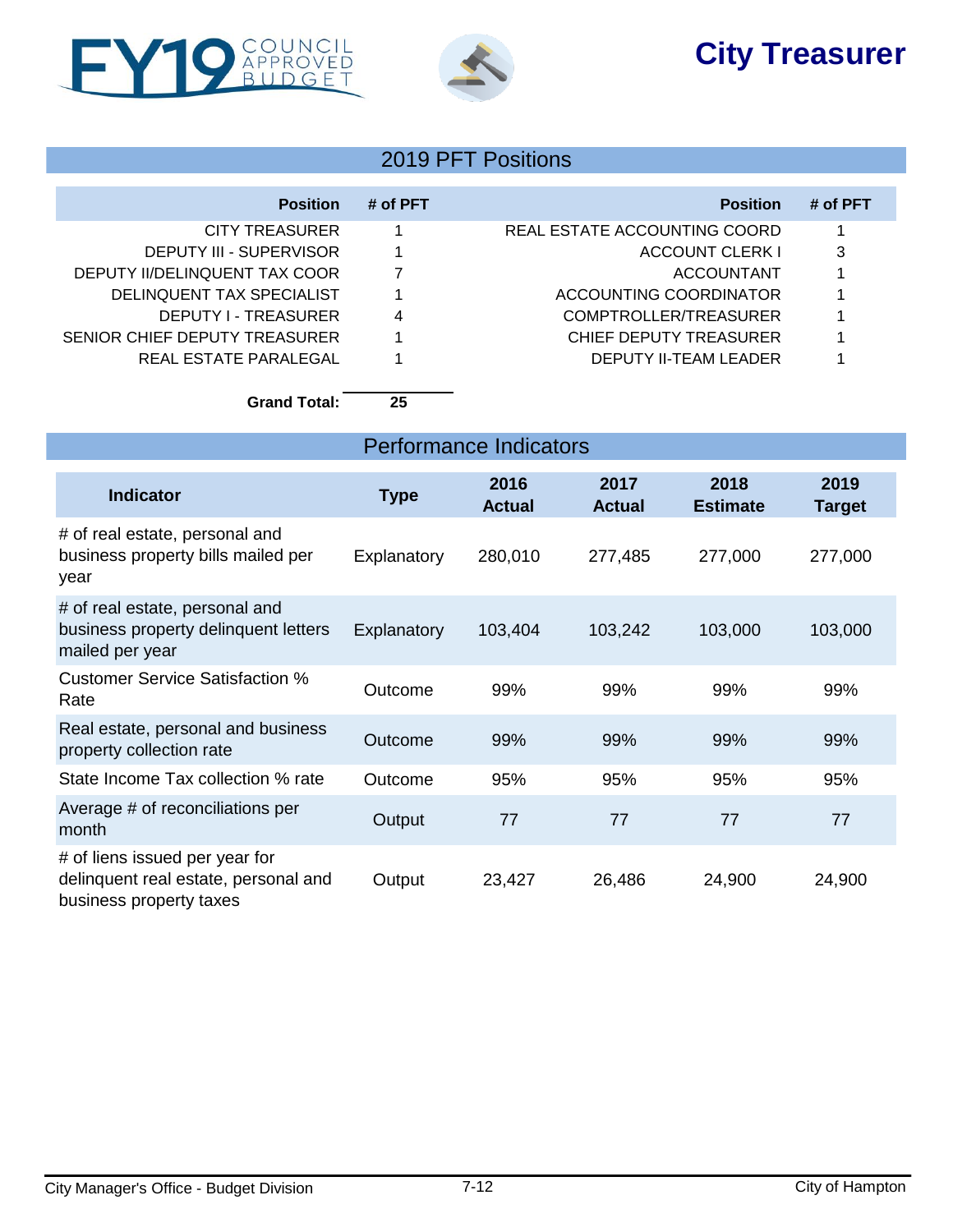



# **City Treasurer**





#### **Leadership & Management \$167,802**

To provide leadership and management to meet departmental goals through proper guidance and supervision. This service supports the goals and objectives of each segment of Hampton's Strategic Plan by the collection of revenue to support the community.

#### **Accounting \$180,068**

#### To properly maintain and reconcile the accounting of all tax receipts and bank accounts for the City of Hampton and the Hampton City Schools; reconcile records with the City's Finance Department and execute the printing and mailing of checks.

#### **Collection of State Income Tax \$48,976**

To collect state income taxes based on filings and estimations on the current filing year. This includes returning all state income calls the same day as received and providing customer service assistance to the Commissioner of the Revenue's Office during tax season.

#### **Delinquent Tax Collection \$812,036**

To collect delinquent taxes owed to the City of Hampton within thirty (30) days after the due date. To facilitate the collection of delinquent Court Fines, Library Fines, Return Checks, Ambulance Fees and Accounts Receivables that are owed to the City. This includes processing delinquent letters, making phone calls, field visits, issuing employer and bank liens and other third party liens, filing Debt Set off Claims, Motions for Judgments and placing DMV Stops.

#### **Tax Collection \$540,091**

To bill, collect and process taxes on real estate, personal property, business personal property, machinery and tools and animal licenses as required by the Virginia Code and the Hampton Municipal Code. Coordinate with the Commissioner of the Revenue and the Assessor's Office to update address and owner information and to re-route all undelivered bills/notices in a timely manner. Maintain records of dog and cat ownership, bill, collect and process fees for animal licenses. Serve as a passport acceptance agency and DMV Select location to provide citizens with a convenient alternative place to conduct business. The DMV Select location impacts tax collections by providing information pertaining to newly registered vehicles garaged in the City of Hampton at the time of registration which in turn allows for the faster billing and collection of personal property taxes.

#### **Fixed Cost \$41,974**

This service accounts for various fixed costs for the department, including auto/fleet, IT, and risk management costs.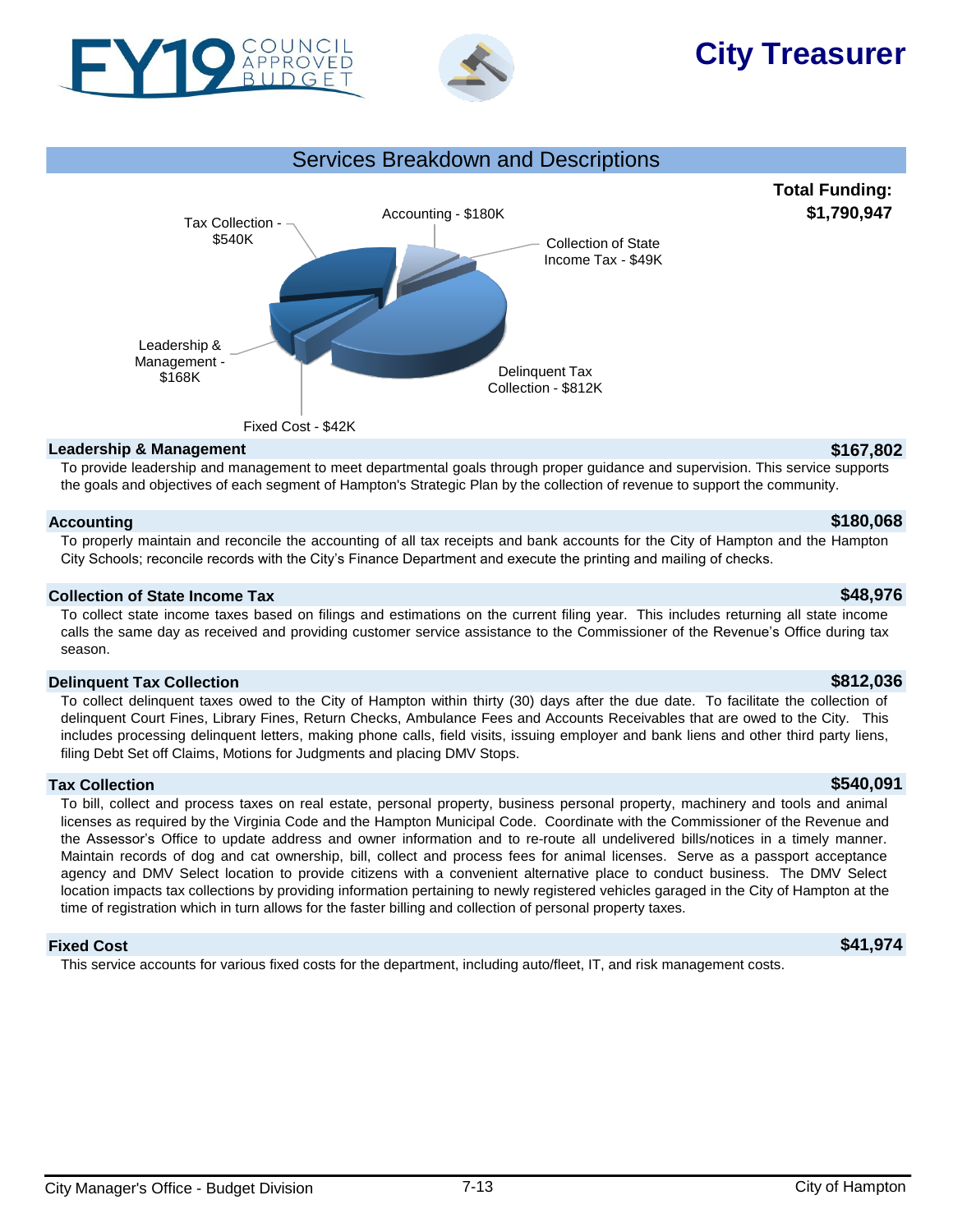



| <b>Local and State Support Analysis</b> |           |           |               |           |               |            |  |  |
|-----------------------------------------|-----------|-----------|---------------|-----------|---------------|------------|--|--|
|                                         |           |           |               |           |               |            |  |  |
|                                         | 2016      | 2017      | 2018          | 2018      | 2019          | Increase / |  |  |
|                                         | Actual    | Actual    | <b>Budget</b> | Adjusted  | <b>Budget</b> | (Decrease) |  |  |
| <b>Department Expenditures</b>          | 1.719.243 | 1,631,199 | 1,817,959     | 1,835,551 | 1,790,947     | (44, 604)  |  |  |
| Benefits Expense*                       | 687,697   | 652,480   | 727.184       | 734,220   | 716.379       | (17, 841)  |  |  |
| <b>Grand Total (w/ Benefits)</b>        | 2,406,940 | 2,283,679 | 2,545,143     | 2,569,771 | 2,507,326     | (62, 445)  |  |  |

Under State policy, the State should be paying for 50% of the cost of operating the City Treasurer's Office. However, over the years, the General Assembly and Compensation Board have failed to adequately fund the salaries or positions needed to efficiently run the office.

The following accounting of revenues shows the amount actually paid and projected to be paid by the State as well as the locality's subsidy of the State responsibility. If the State was fully funding its obligation, the amount of local aid to the State could be reallocated to other City priorities.

|                               | 2016      | 2017      | 2018          | 2018      | 2019          | Increase / |
|-------------------------------|-----------|-----------|---------------|-----------|---------------|------------|
|                               | Actual    | Actual    | <b>Budget</b> | Adjusted  | <b>Budget</b> | (Decrease) |
| <b>Required Local Support</b> | 1,203,470 | 1,141,840 | 1,272,572     | 1,284,886 | 1,253,663     | (31, 223)  |
| <b>Actual State Support</b>   | 271,135   | 254.382   | 266.623       | 266,623   | 266.623       |            |
| Local Aid to the State        | 932,335   | 887.457   | 1,005,948     | 1,018,262 | 987.040       | (31, 222)  |
| <b>Grand Total</b>            | 2,406,940 | 2,283,679 | 2,545,143     | 2,569,771 | 2,507,326     | (62, 445)  |

\*For illustrative purposes, an average benefits percentage was used. The actual percentage may change from year to year depending upon the health care plan costs for the respective year and the coverage level chosen by individual employees.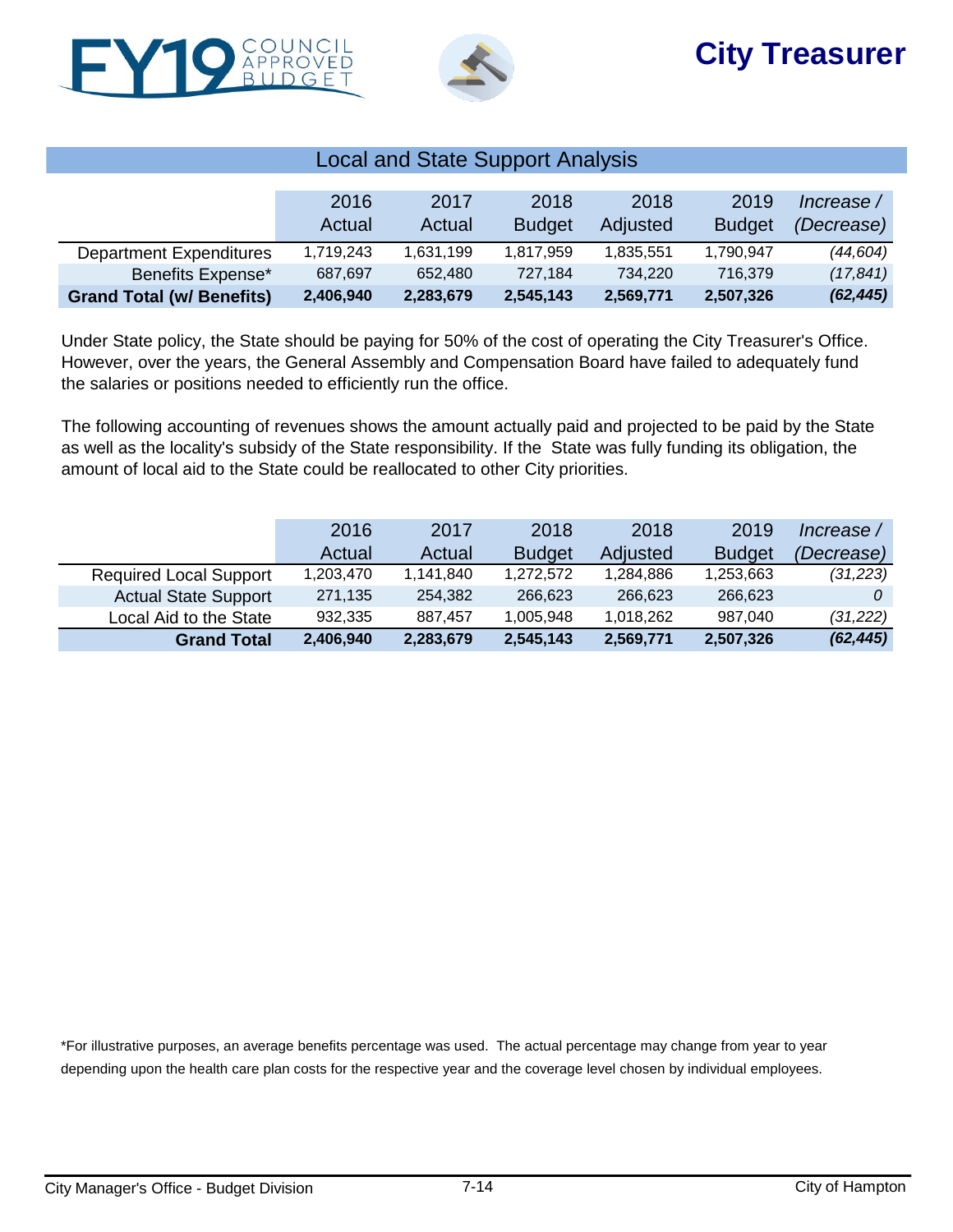<span id="page-14-0"></span>



## **Clerk of the Circuit Court**

### **Mission**

As the court of record, the mission of the Office of the Clerk of the Circuit Court is to professionally, respectfully and competently serve citizens of the Commonwealth of Virginia, particularly those who reside in the City of Hampton, as they interact with the judicial system. The Clerk's Office provides over 800 functions that are statutorily required including the probate of wills, appointment of estate administrators and guardians for minors and incapacitated adults; issuance of marriage licenses, recording and maintaining the land ownership deeds, deed of trust, release of mortgages, judgments, military discharges and maintenance of City Council meeting records.



#### *Budget Note*

This is a maintenance level budget with minor increases in fixed costs.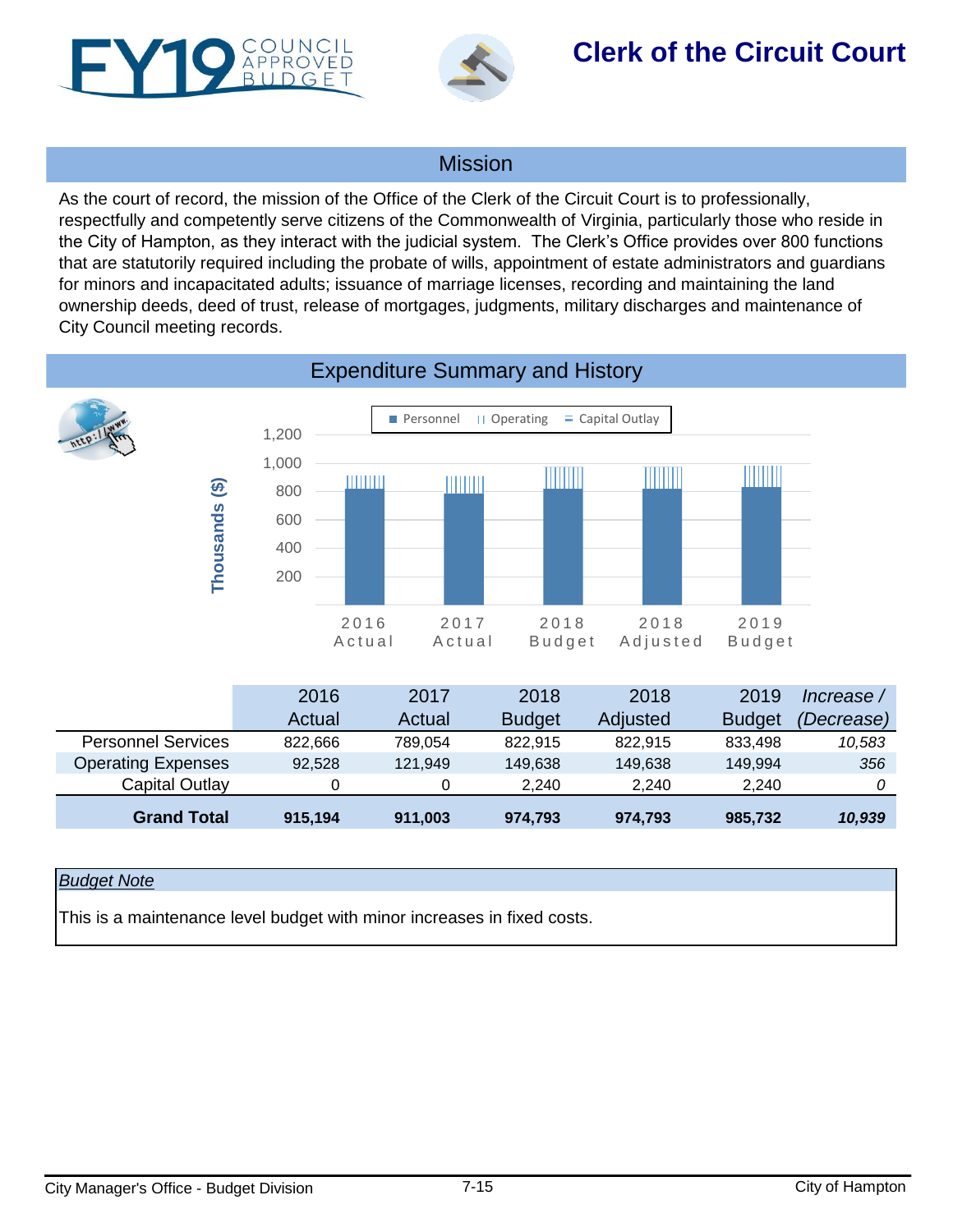



## **Clerk of the Circuit Court**

| <b>Performance Indicators</b>                                                                                                                                                                             |             |                       |                       |                         |                       |  |  |
|-----------------------------------------------------------------------------------------------------------------------------------------------------------------------------------------------------------|-------------|-----------------------|-----------------------|-------------------------|-----------------------|--|--|
| <b>Indicator</b>                                                                                                                                                                                          | <b>Type</b> | 2016<br><b>Actual</b> | 2017<br><b>Actual</b> | 2018<br><b>Estimate</b> | 2019<br><b>Target</b> |  |  |
| % of appointments for probate and<br>guardianship scheduled within a two-<br>week period                                                                                                                  | Outcome     | 90%                   | 90%                   | 70%                     | 85%                   |  |  |
| % of all documents and accountings<br>that were indexed, imaged, and filed<br>for safekeeping in the Court's vaults<br>and available for search and<br>retrieval by the general public within<br>72 hours | Outcome     | 100%                  | 90%                   | 80%                     | 100%                  |  |  |
| % of public documents filed in this<br>Court accessible by the general<br>public                                                                                                                          | Outcome     | 100%                  | 100%                  | 100%                    | 100%                  |  |  |
| % of processed land documents<br>that were returned to sender within<br>72 hours after being electronically<br>scanned                                                                                    | Outcome     | 100%                  | 100%                  | 100%                    | 100%                  |  |  |
| % of Court Services' requests from<br>the general public, other court<br>services, and legal agencies that<br>were answered within 48 hours                                                               | Outcome     | 100%                  | 80%                   | 80%                     | 100%                  |  |  |
| # of appeals to the Court of Appeals<br>and the Supreme Court of Virginia<br>filed                                                                                                                        | Output      | n/a                   | n/a                   | n/a                     | n/a                   |  |  |
| % of all appeals to the Court of<br>Appeals and the Supreme Court of<br>Virginia that were filed within three<br>months from the sentencing date                                                          | Outcome     | 100%                  | 90%                   | 90%                     | 100%                  |  |  |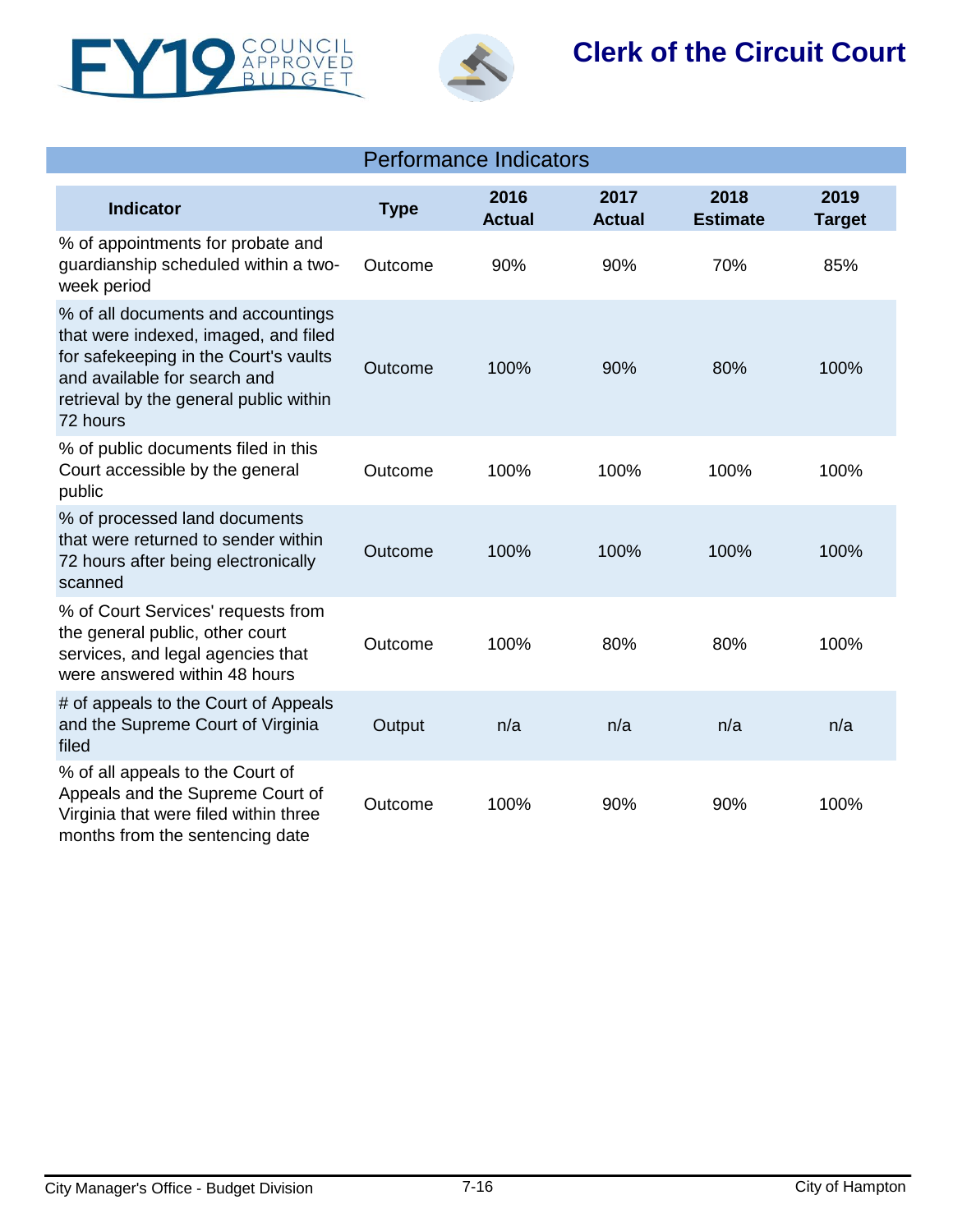



## **Clerk of the Circuit Court**





#### **Court Services \$364,673**

Create and maintain all criminal and civil cases. This includes the preparation of thousands of cases, any and all court orders required, witness subpoenas, and subpoena duces tecums, filing of motions, preparation of appeals, etc. This involves the handling of hundreds of thousands of pieces of paper. This expensive process requires the cooperative interaction with many state agencies such as Adult Probation and Parole Office, Commonwealth's Attorney, State Police, Department of Corrections, Supreme Court of Virginia, Court of Appeals, Sheriff's Department, Hampton Roads Regional Jail, Division of Motor Vehicles, General District Court, Juvenile and Domestic Relations District Court, Docket Coordinator, public, etc. to provide 100 percent customer service. As a court of record all court orders must be prepared and scanned for public view.

#### **Maintenance of Records / Books \$269,175**

Provide over 800 services mandated by the Code of Virginia such as divorce filings, name changes, concealed weapon permits, adoptions, civil suits, condemnation suits, erroneous tax assessment suits, pleadings and orders, military discharges (DD-214) administering oaths to elected and/or appointed officials, issuing marriage licenses, recording deeds, copying court documents, collecting court fines and costs, etc. All filed documents are assigned case numbers, indexed in the appropriate court and electronically scanned for public view.

#### **Probate of Wills \$104,487**

Assist survivors and all interested parties—locally, nationally, and internationally—with understanding the Code of Virginia procedures that must be followed regarding testate and intestate decedents and appointments and to treat with great sensitivity, respect, and concern all grieving persons. Additionally, appoint all qualified guardians and conservators pursuant to court order. As a court of record, the appropriate wills, list of heirs, inventories, accountings, etc. must be prepared and scanned for public view.

#### **Recording/ Indexing \$237,351**

Provide accurate and up-to-date information on property transfers, recordings and the release of liens on properties located within the city, index and electronically scan documents for public view by title searchers, attorneys, mortgage lenders, credit bureaus, the Department of Social Services, the Department of Taxation, and any others who may have a need to search a title or approve a loan.

#### **Fixed Cost \$10,046**

This service accounts for various fixed costs for the department, including auto/fleet, IT, and risk management costs.

**Total Funding:**

**\$985,732**

City Manager's Office - Budget Division **7-17** 7-17 **City Manager's Office - Budget Division**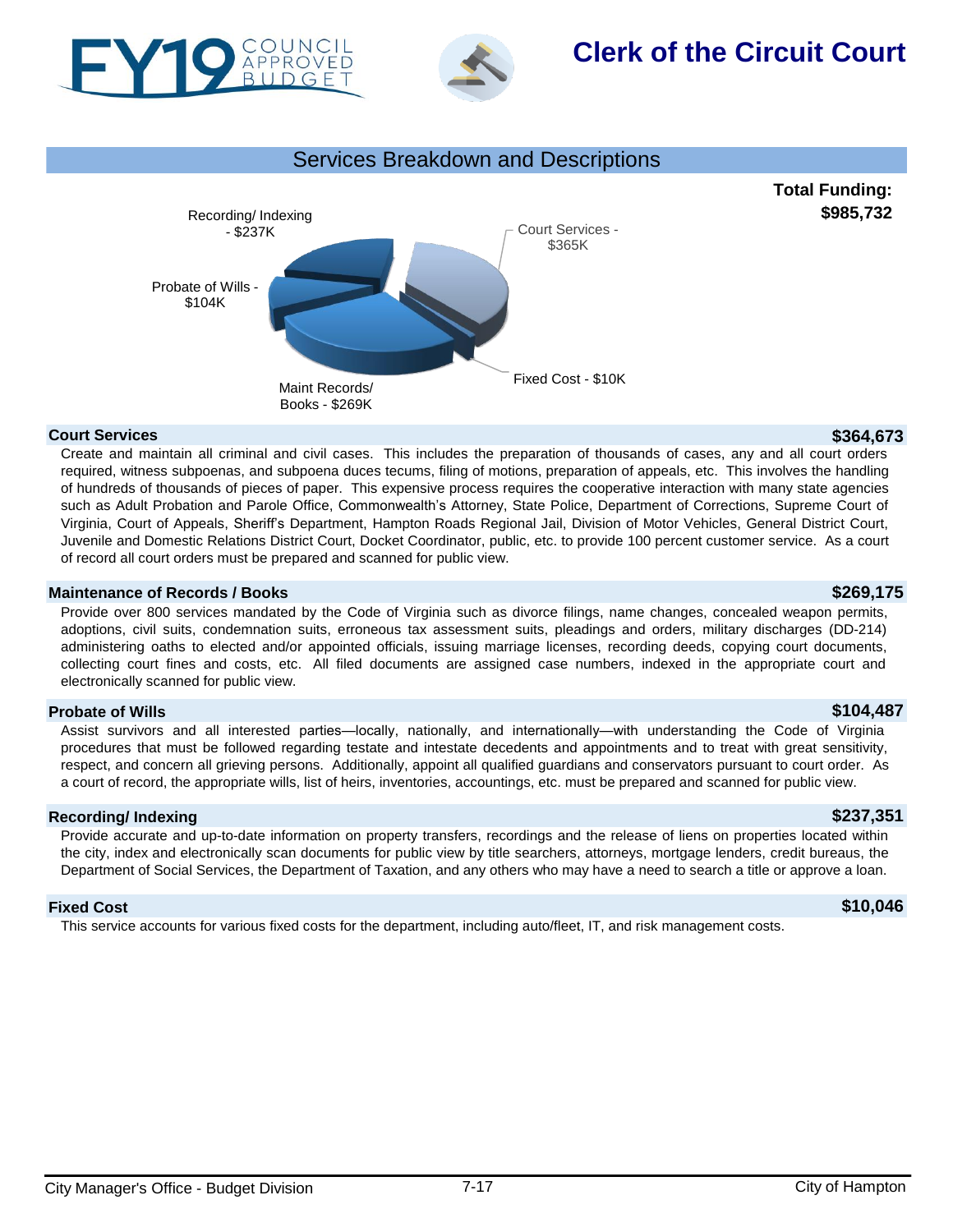



| <b>Local and State Support Analysis</b> |           |           |               |           |               |            |  |  |
|-----------------------------------------|-----------|-----------|---------------|-----------|---------------|------------|--|--|
|                                         |           |           |               |           |               |            |  |  |
|                                         | 2016      | 2017      | 2018          | 2018      | 2019          | Increase / |  |  |
|                                         | Actual    | Actual    | <b>Budget</b> | Adjusted  | <b>Budget</b> | (Decrease) |  |  |
| <b>Department Expenditures</b>          | 915.194   | 911.003   | 974.793       | 974.793   | 985.732       | 10,939     |  |  |
| Benefits Expense*                       | 366,078   | 364,401   | 389,917       | 389,917   | 394,293       | 4,376      |  |  |
| <b>Grand Total (w/ Benefits)</b>        | 1,281,272 | 1,275,404 | 1,364,710     | 1,364,710 | 1,380,025     | 15,315     |  |  |

Under State policy, the State should be paying 100% of the cost of operating the Clerk of the Circuit Court's office. However, over the years, the General Assembly and State Compensation Board have failed to adequately fund the salaries or positions needed to more effectively run the Office.

The following accounting of revenues shows the amount actually paid by the State as well as the locality's subsidy of the State's responsibility. If the State was fully funding its obligation, the amount of local aid to the State could be reallocated to other City priorities.

|                               | 2016      | 2017      | 2018          | 2018      | 2019          | Increase / |
|-------------------------------|-----------|-----------|---------------|-----------|---------------|------------|
|                               | Actual    | Actual    | <b>Budget</b> | Adjusted  | <b>Budget</b> | (Decrease) |
| <b>Required Local Support</b> |           |           |               |           |               |            |
| <b>Actual State Support</b>   | 796.696   | 843.937   | 814.236       | 814.236   | 814.236       |            |
| Local Aid to the State        | 484.576   | 431.467   | 550.474       | 550.474   | 565.789       | 15,315     |
| <b>Grand Total</b>            | 1,281,272 | 1,275,404 | 1,364,710     | 1,364,710 | 1,380,025     | 15,315     |

\*For illustrative purposes, an average benefits percentage was used. The actual percentage may change from year to year depending upon the health care plan costs for the respective year and the coverage level chosen by individual employees.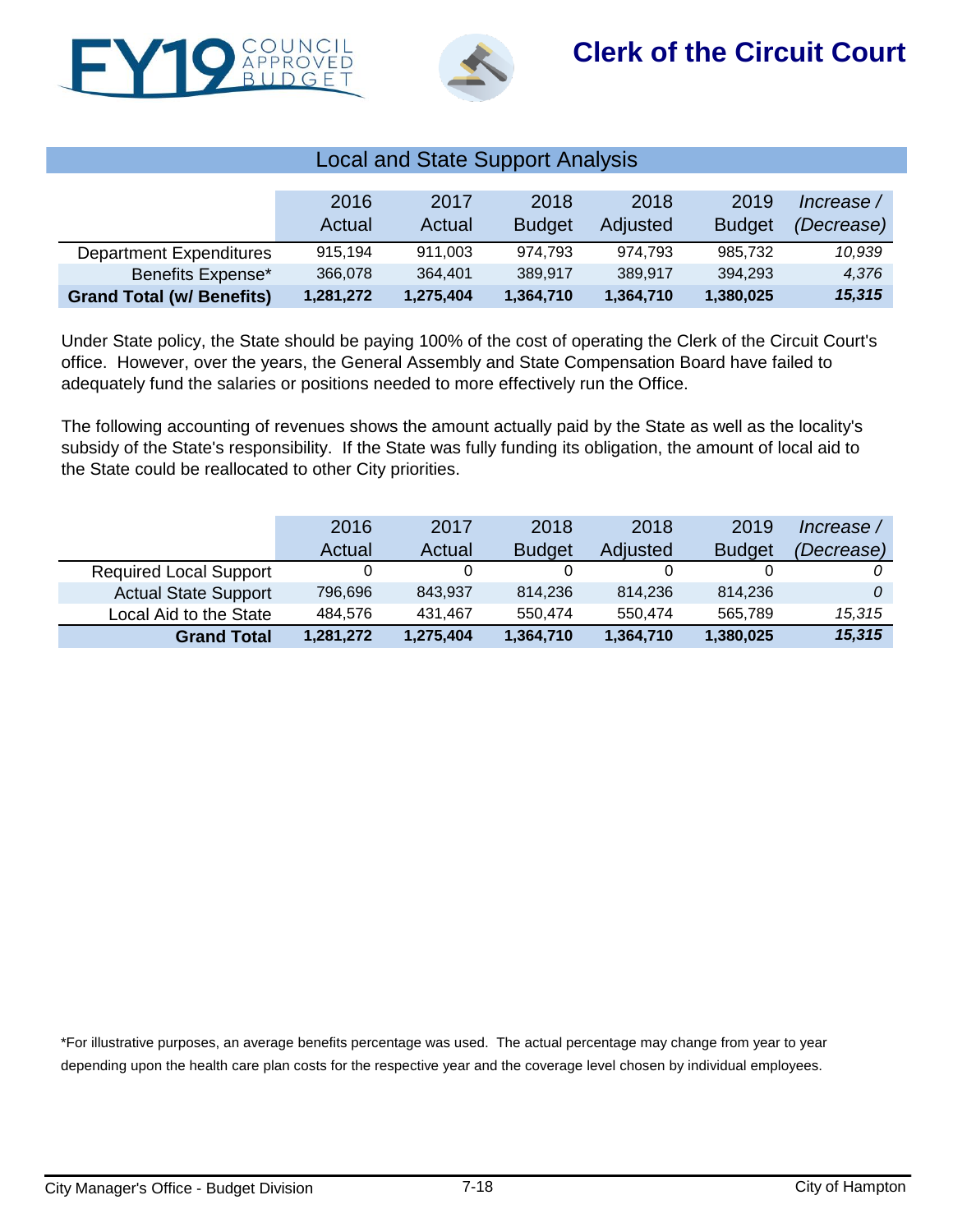<span id="page-18-0"></span>



### Mission

The mission of the Commissioner of the Revenue's Office is to administer and assess all local and state income taxes, with the exception of real estate taxes, in a professional, uniform and equitable manner, while providing exceptional customer service to citizens and businesses in order to provide revenue for the City of Hampton's General Fund.



### Expenditure Summary and History

|                           | 2016      | 2017      | 2018          | 2018      | 2019          | Increase / |
|---------------------------|-----------|-----------|---------------|-----------|---------------|------------|
|                           | Actual    | Actual    | <b>Budget</b> | Adjusted  | <b>Budget</b> | (Decrease) |
| <b>Personnel Services</b> | 1.036.964 | 1.099.404 | 1,152,939     | 1,173,553 | 1,173,794     | 241        |
| <b>Operating Expenses</b> | 179.873   | 186,652   | 165.301       | 165.301   | 163.228       | (2,073)    |
| Capital Outlay            | 21.451    | 13.196    | 3.507         | 3.507     | 3.507         |            |
| <b>Grand Total</b>        | 1,238,288 | 1,299,252 | 1,321,747     | 1,342,361 | 1,340,529     | (1,832)    |

| <b>Permanent Full-Time (PFT) Staffing History</b> |        |        |               |          |               |            |  |  |  |
|---------------------------------------------------|--------|--------|---------------|----------|---------------|------------|--|--|--|
|                                                   |        |        |               |          |               |            |  |  |  |
|                                                   | 2016   | 2017   | 2018          | 2018     | 2019          | Increase / |  |  |  |
|                                                   | Actual | Actual | <b>Budget</b> | Adjusted | <b>Budget</b> | (Decrease) |  |  |  |
| <b>PFT Positions</b>                              | 24.0   | 24.0   | 24.0          | 24.0     | 24.0          | 0.0        |  |  |  |
|                                                   |        |        |               |          |               |            |  |  |  |

#### *Budget Note*

The FY18 Adjusted Budget includes funding for the 2% general wage increase (GWI) that was originally budgeted in Retirement and Employee Benefits. This is a maintenance level budget.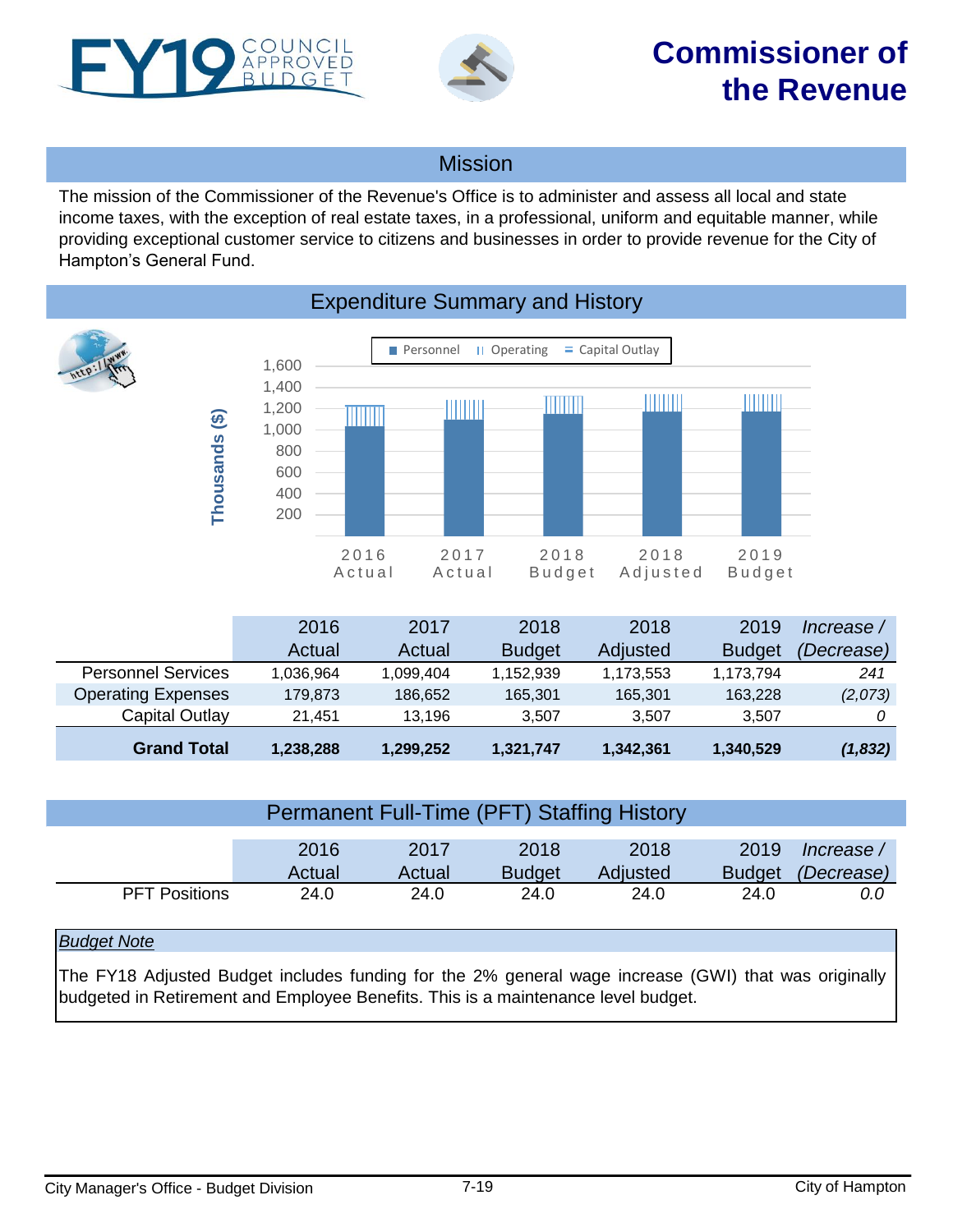## **Commissioner of the Revenue**





### 2019 PFT Positions

| <b>Position</b>               | # of PFT | <b>Position</b>             | # of PFT |
|-------------------------------|----------|-----------------------------|----------|
| COMMISSIONER OF REVENUE       |          | <b>BUSINESS TAX AUDITOR</b> |          |
| DEPUTY III COM REVENUE-SUPV   | 3        | ACCOUNT CLERK I             | 2        |
| SENIOR CHIEF DEPUTY OF REVNUE |          | DEPUTY II - COM OF REVENUE  | 8        |
| TAX MANAGER                   | 2        | DEP I COMMISSION OF REVENUE | 3        |
| DEPUTY II-TEAM LEADER         |          | CHIEF DEP COMM OF REVENUE   |          |
|                               |          |                             |          |

**Grand Total: 24**

| <b>Performance Indicators</b>                                                                             |             |                       |                       |                         |                       |  |  |  |
|-----------------------------------------------------------------------------------------------------------|-------------|-----------------------|-----------------------|-------------------------|-----------------------|--|--|--|
| <b>Indicator</b>                                                                                          | <b>Type</b> | 2016<br><b>Actual</b> | 2017<br><b>Actual</b> | 2018<br><b>Estimate</b> | 2019<br><b>Target</b> |  |  |  |
| Audit compliance of BPOL, excise<br>taxes, and business personal                                          | Outcome     | 773,051               | 552,691               | 600,000                 | 575,000               |  |  |  |
| # of accounts maintained on<br>business licenses and excise taxes                                         | Outcome     | 9,221                 | 9,197                 | 9,200                   | 9,200                 |  |  |  |
| # of accounts maintained on<br>business personal property and<br>machinery and tools                      | Outcome     | 9,182                 | 9,415                 | 9,500                   | 9,500                 |  |  |  |
| # of accounts maintained on trailers,<br>boats, automobiles, motorcycles,<br>mobile homes and motor homes | Outcome     | 102,778               | 100,221               | 100,300                 | 100,400               |  |  |  |
| # of assessments subject to<br><b>Personal Property Tax Relief</b><br>(PPTR) compliance audit             | Outcome     | 111,527               | 111,618               | 111,700                 | 112,000               |  |  |  |
| # of license fees assessed                                                                                | Outcome     | 130,583               | 131,722               | 132,000                 | 132,200               |  |  |  |
| # of personal property accounts<br>assessed                                                               | Outcome     | 139,559               | 137,394               | 137,500                 | 137,750               |  |  |  |
| # of applications processed for Real<br><b>Estate Tax Relief and disabled</b><br>veteran exemptions       | Output      | 2,350                 | 2,300                 | 2,280                   | 2,255                 |  |  |  |
| # of DMV imports completed weekly                                                                         | Output      | 574                   | 617                   | 640                     | 700                   |  |  |  |
| # of DMV Select service<br>transactions performed monthly                                                 | Output      | 2,590                 | 2,775                 | 2,900                   | 3,000                 |  |  |  |
| # of summons issued/failures to<br>appear on business license and<br>excise taxes                         | Output      | 1,401                 | 1,638                 | 1,600                   | 1,600                 |  |  |  |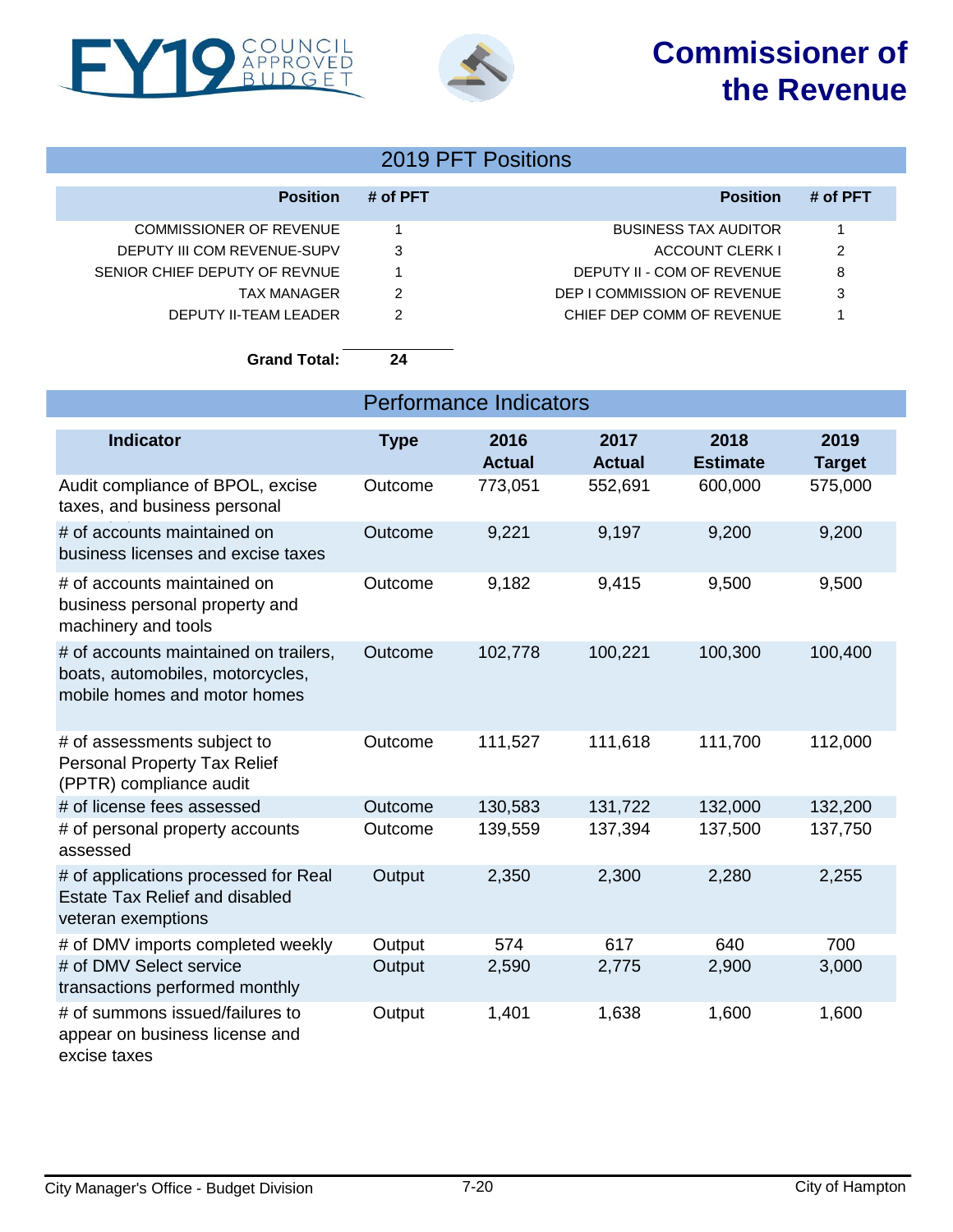

BUDGET

Personal Property Assessment - \$488K

**Leadership & Management \$229,879** The Commissioner is responsible for establishing the value of property for ad valorem tax purposes and to apply tax rates established by City Council. It is the Commissioner's responsibility to carry out the specified duties as contained in the Code of Virginia and the Hampton City Code. The primary statutes that delineate the responsibilities of the Commissioner of the Revenue are contained in Title 58.1 of the Code of Virginia. Local ordinances and resolutions are the means by which the governing body regulates local affairs and provides services for its citizens. The Commissioner of the Revenue performs functions critical to the effectiveness of local government. The Commissioner's discovery, assessment, defense and correction of local taxes provide revenue as well as shape taxpayers' views of government.

Management - \$230K

Audit Program - \$211K

Fixed Cost - \$23K Leadership &

Business License / Excise Tax - \$227K

### **Audit Program \$210,976**

The Audit Program is responsible for ensuring local tax compliance through local business tax audits. The auditors provide required financial reporting; compiling quarterly and annual reports of business tax data to be used in decision making in the City and to support City projects. They serve as liaisons to other City departments and agencies and provide professional, technical and administrative assistance to the office for business tax administration. Legislative issues are monitored regarding taxation and auditors represent the office on special projects and task forces. In addition, they monitor VA sales tax to ensure proper distribution. The auditors are a resource to staff in the resolution of various complex tax issues, advising and interpreting applicable City and State tax codes. The activities performed in this service are directly tied to the assessment and collection of taxes that might otherwise be overlooked.

#### **Business License / Excise Tax \$226,862**

The Business License/Excise Tax service is responsible for the classification, assessment and issuance of business, professional and occupational license (BPOL) and for ensuring that all fiduciary and miscellaneous taxes are reported and remitted to the Commissioner of the Revenue's Office at the appropriate time.

### **Personal Property Assessment \$487,539**

This service is responsible for operating the DMV Select office, maintaining accounts and assessing vehicle and boat license fees and tangible personal property for taxation. They determine the personal property tax relief rate annually and process the weekly DMV import. They ensure machinery and tools and business personal property returns are filed and taxes are assessed. In addition, they process the national change of address (NCOA) data files to ensure address accuracy.

### **State Income Tax/ Real Estate Tax Relief \$161,962**

The State Income/Real Estate Tax Relief service is responsible for preparing and processing state income tax returns and estimated income tax payments, as well as administering the Real Estate Tax Relief Program for the elderly and disabled. They are also responsible for administering real estate tax exemptions for qualifying veterans and their surviving spouses based on legislation adopted by the General Assembly in 2011.

### **Fixed Cost \$23,311**

This service accounts for various fixed costs for the department, including auto/fleet, IT, and risk management costs.

**Commissioner of**

**the Revenue**

**Total Funding: \$1,340,529**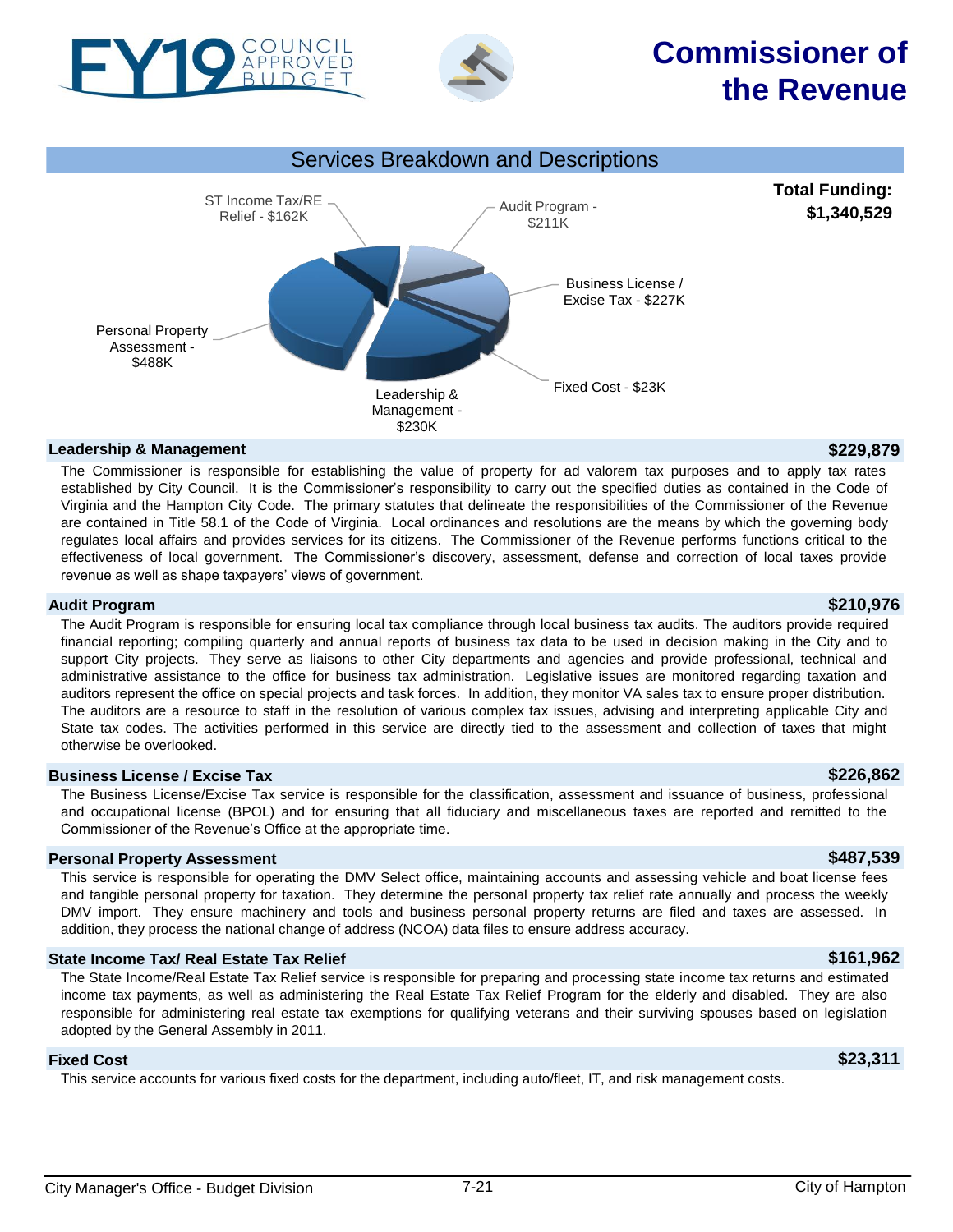



| <b>Local and State Support Analysis</b> |           |           |               |           |               |            |  |  |
|-----------------------------------------|-----------|-----------|---------------|-----------|---------------|------------|--|--|
|                                         |           |           |               |           |               |            |  |  |
|                                         | 2016      | 2017      | 2018          | 2018      | 2019          | Increase / |  |  |
|                                         | Actual    | Actual    | <b>Budget</b> | Adjusted  | <b>Budget</b> | (Decrease) |  |  |
| <b>Department Expenditures</b>          | 1.238.288 | 1,299,252 | 1.321.747     | 1,342,361 | 1,340,529     | (1,832)    |  |  |
| Benefits Expense*                       | 482,932   | 506,708   | 515.481       | 523.521   | 522,806       | (715)      |  |  |
| <b>Grand Total (w/ Benefits)</b>        | 1,721,220 | 1,805,960 | 1,837,228     | 1,865,882 | 1,863,335     | (2, 547)   |  |  |

Under State policy, the State should be paying 50% of the cost of operating the Commissioner of the Revenue's Office. However, over the years, the General Assembly and State Compensation Board have failed to adequately fund the salaries or positions needed to more effectively run the Office.

The following accounting of revenues shows the amount actually paid by the State as well as the locality's subsidy of the State's responsibility. If the State was fully funding its obligation, the amount of local aid to the State could be reallocated to other City priorities.

|                               | 2016      | 2017      | 2018          | 2018      | 2019          | Increase / |
|-------------------------------|-----------|-----------|---------------|-----------|---------------|------------|
|                               | Actual    | Actual    | <b>Budget</b> | Adjusted  | <b>Budget</b> | (Decrease) |
| <b>Required Local Support</b> | 860.610   | 902,980   | 918.614       | 932.941   | 931.668       | (1,273)    |
| <b>Actual State Support</b>   | 293.842   | 293.704   | 300.897       | 300,897   | 300,897       |            |
| Local Aid to the State        | 566.768   | 609.276   | 617.717       | 632.044   | 630,770       | (1,274)    |
| <b>Grand Total</b>            | 1,721,220 | 1,805,960 | 1,837,228     | 1,865,882 | 1,863,335     | (2, 547)   |

\*For illustrative purposes, an average benefits percentage was used. The actual percentage may change from year to year depending upon the health care plan costs for the respective year and the coverage level chosen by individual employees.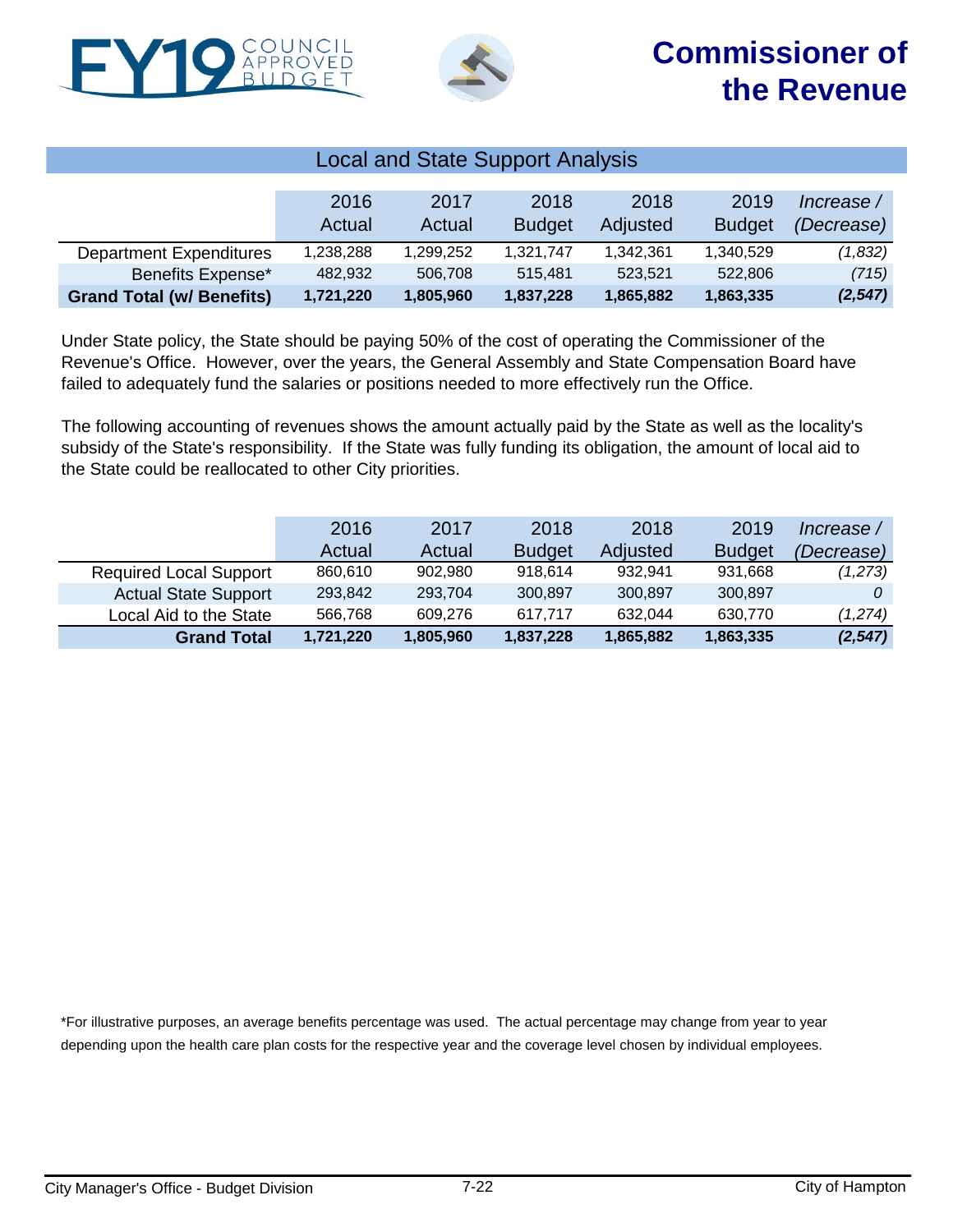<span id="page-22-0"></span>



### Mission

The mission of the Office of the Commonwealth's Attorney is to achieve justice in the prosecution of felonies and serious misdemeanors which occur in the City of Hampton in accordance with the laws of the Commonwealth of Virginia.



|                           | 2016      | 2017      | 2018          | 2018      | 2019          | lncrease /        |
|---------------------------|-----------|-----------|---------------|-----------|---------------|-------------------|
|                           | Actual    | Actual    | <b>Budget</b> | Adjusted  | <b>Budget</b> | <i>(Decrease)</i> |
| <b>Personnel Services</b> | 1,576,301 | 1,616,055 | 1,755,102     | 1,787,901 | 2,096,611     | 308,710           |
| <b>Operating Expenses</b> | 93,665    | 125,040   | 75.156        | 75.156    | 96,618        | 21,462            |
| Capital Outlay            |           | 3.353     | 2.000         | 2.000     | 2.000         |                   |
| <b>Grand Total</b>        | 1,669,966 | 1,744,448 | 1,832,258     | 1,865,057 | 2,195,229     | 330,172           |

| <b>Permanent Full-Time (PFT) Staffing History</b> |        |        |               |          |               |            |  |  |
|---------------------------------------------------|--------|--------|---------------|----------|---------------|------------|--|--|
|                                                   | 2016   | 2017   | 2018          | 2018     | 2019          | Increase / |  |  |
|                                                   | Actual | Actual | <b>Budget</b> | Adjusted | <b>Budget</b> | (Decrease) |  |  |
| <b>PFT Positions</b>                              | 25.0   | 25.0   | 26.0          | 26.0     | 31.0          | 5.0        |  |  |

#### *Budget Note*

The FY18 Adjusted Budget includes funding for the 2% general wage increase (GWI) that was originally budgeted in Retirement and Employee Benefits. The Personnel Services increase is attributed to the addition of two (2) new Assistant Commonwealth's Attorney II positions; one (1) vacant Assistant Commonwealth's Attorney I position transferred and reclassified from the City Attorney's Office to prosecute misdemeanors; one (1) Special Assistant Prosecutor position transferred from the Office of Youth and Young Adult Opportunities (previously named "Youth Violence Prevention Unit") assigned to prosecute gangs and illegal gun crimes; and one (1) new Paralegal position. The increase in Operating Expenses is to fund the cost of a technology maintenance contract agreement and operating costs to support the additional staff.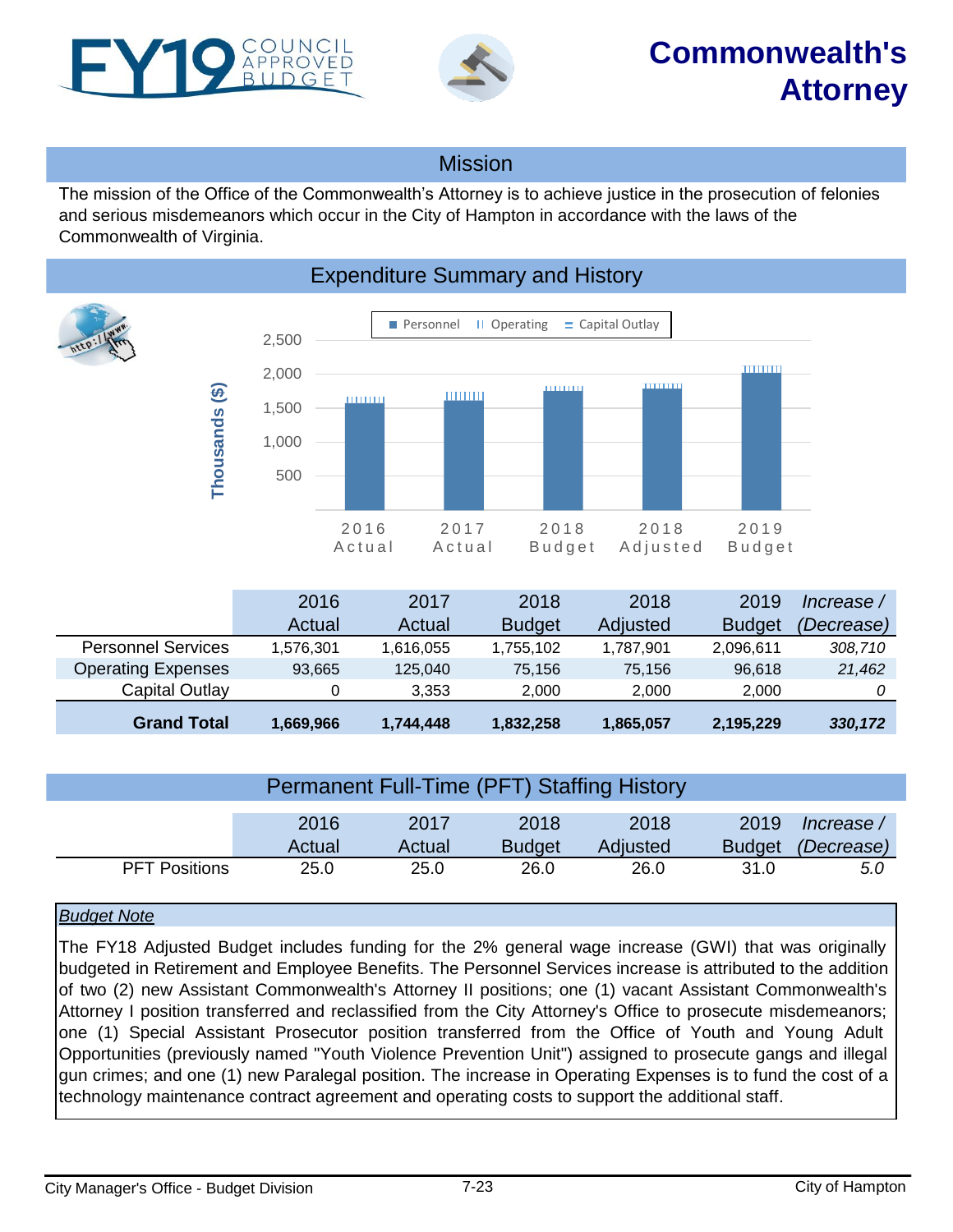# **Commonwealth's Attorney**





### 2019 PFT Positions

| <b>Position</b>                | # of PFT | <b>Position</b>              | # of PFT |
|--------------------------------|----------|------------------------------|----------|
| COMMONWEALTH'S ATTORNEY        |          | ADMINISTRATIVE ASSISTANT-SR  | 2        |
| ASSISTANT COMMONWEALTH ATTY I  | 6        | CHIEF DEPUTY - CA            |          |
| ASSISTANT COMMONWEALTH ATTY II | 6        | ADMIN SERVICES MANAGER       |          |
| ASSIST COMMONWEALTH ATTY III   | 2        | PARAL FGAL                   | 5        |
| DEP COMMONWEALTH ATTY          | 3        | LEGAL SECRETARY              | 3        |
|                                |          | SPECIAL ASSISTANT PROSECUTOR |          |
| <b>Grand Total:</b>            | 31       |                              |          |

|                                                                   |             | Performance Indicators |                       |                         |                       |
|-------------------------------------------------------------------|-------------|------------------------|-----------------------|-------------------------|-----------------------|
| <b>Indicator</b>                                                  | <b>Type</b> | 2016<br><b>Actual</b>  | 2017<br><b>Actual</b> | 2018<br><b>Estimate</b> | 2019<br><b>Target</b> |
| # of DUI and DUI-related<br>convictions                           | Outcome     | n/a                    | 221                   | 220                     | 225                   |
| # of Circuit Court cases convictions                              | Outcome     | n/a                    | 1,604                 | 1,700                   | 1,725                 |
| # of General District Court<br>convictions (excluding DUI's)      | Outcome     | n/a                    | 1,829                 | 1,850                   | 1,875                 |
| # of JDR cases convictions                                        | Outcome     | n/a                    | 426                   | 450                     | 475                   |
| # of Circuit Court cases prosecuted                               | Output      | n/a                    | 2,260                 | 2,300                   | 2,325                 |
| # of DUI and DUI-related cases<br>prosecuted                      | Output      | n/a                    | 260                   | 275                     | 300                   |
| # of General District Court cases<br>prosecuted (excluding DUI's) | Output      | n/a                    | 1,908                 | 1,950                   | 1,975                 |
| # of JDR cases prosecuted                                         | Output      | n/a                    | 1,350                 | 1,450                   | 1,475                 |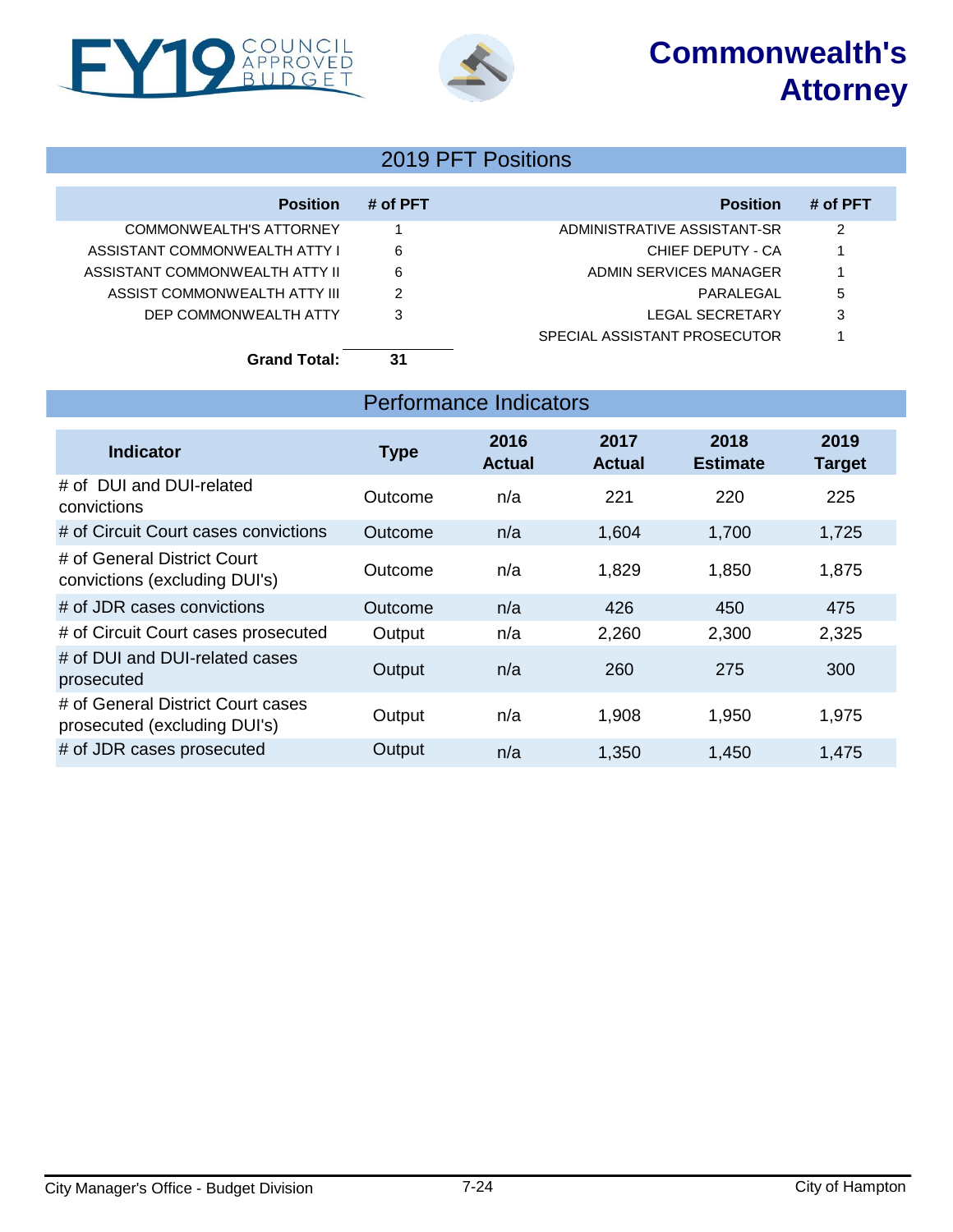

PROVED



Drug Prosecutor - \$242K

#### To act as a legal consultant for constitutional officers, grand juries, police divisions, magistrates, and other state agencies wishing to pursue matters in local courts. To provide effective leadership and management to the attorneys and support staff of the Commonwealth's Attorney's Office.

Criminal Prosecution - \$1,622K

### **Criminal Prosecution \$1,621,761**

We process civil matters such as the declaration of habitual offenders, forfeiture of property involved in drug offenses and other serious crimes, injunctions for common nuisances, and appeals from commitment hearings. On a routine and necessary basis, we act as legal resource for constitutional officers, grand juries, the Hampton Police Division, magistrates, and other state agencies wishing to pursue matters in local courts. We administer the collection of court fines and costs through an agreement with the City Treasurer. A percentage of these funds becomes part of the City's General Fund. Additional functions include building capacity within targeted neighborhoods to address issues of crime and illegal weapons and to support the development of strategic community partnerships to leverage resources in which to address neighborhood issues. We also supervise the victim witness assistance program and domestic violence prosecution efforts in the City of Hampton and supervise the regional drug prosecution effor

### **Drug Prosecutor \$241,582**

To process civil matters such as the declaration of habitual offenders, forfeiture of property involved in drug offenses and other serious crimes, injunctions for common nuisances, and appeals from commitment hearings. Act as legal consultant for constitutional officers, grand juries, police division, magistrates, and other state agencies involved in pursuing these matters in local courts. This division of the Commonwealth's Attorney's Office prosecutes regional drug sales in both state and federal courts. The focus of this unit has expanded to include gang activity which has increased significantly in recent years.

#### **Fixed Cost \$22,043**

This service accounts for various fixed costs for the department, including auto/fleet, IT, and risk management costs.

# **Commonwealth's Attorney**

**Total Funding: \$2,195,229**

#### **Leadership & Management \$309,843**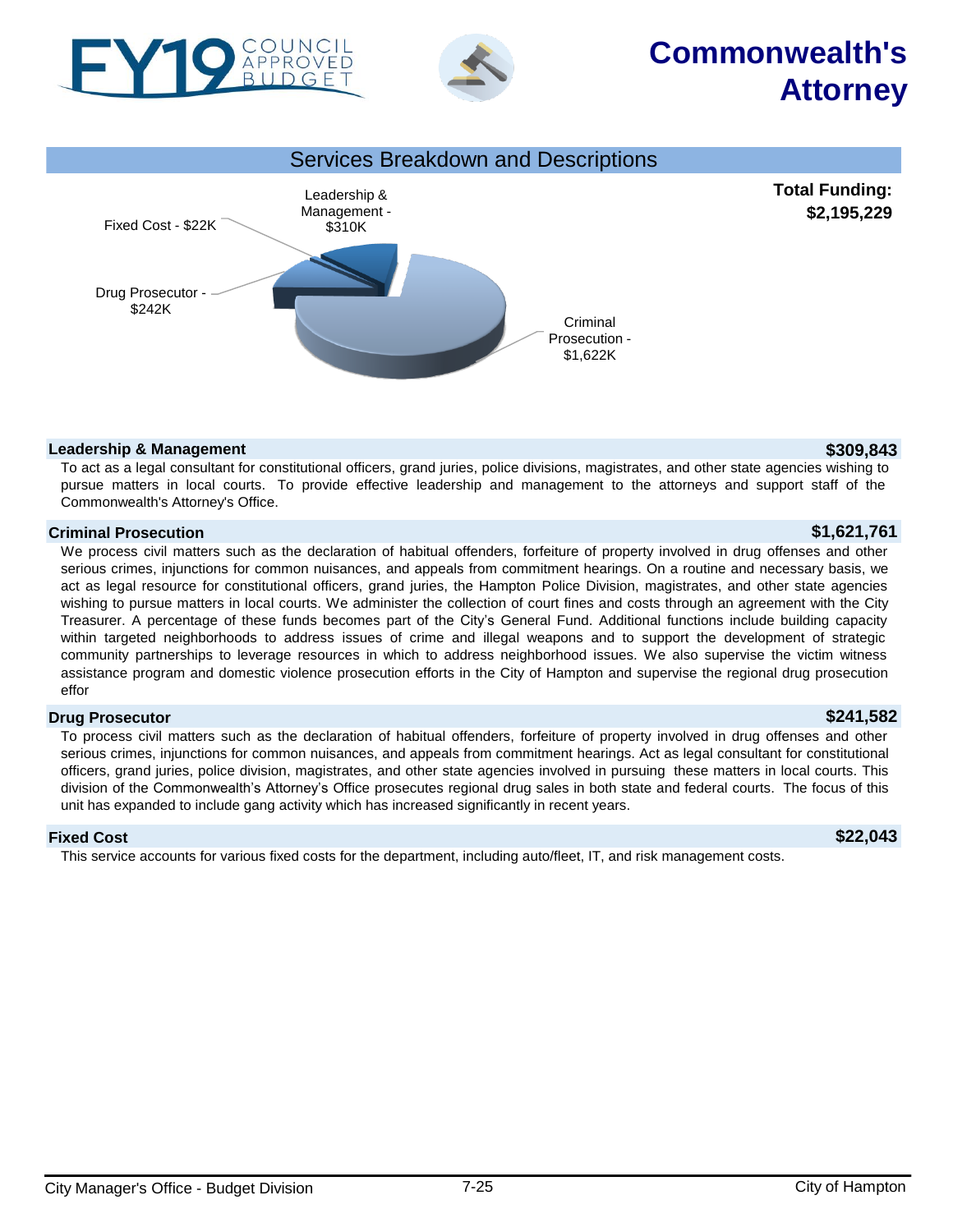



| <b>Local and State Support Analysis</b> |            |           |               |           |               |            |  |  |
|-----------------------------------------|------------|-----------|---------------|-----------|---------------|------------|--|--|
|                                         |            |           |               |           |               |            |  |  |
|                                         | 2016       | 2017      | 2018          | 2018      | 2019          | Increase / |  |  |
|                                         | Actual     | Actual    | <b>Budget</b> | Adjusted  | <b>Budget</b> | (Decrease) |  |  |
| <b>Department Expenditures</b>          | 669.966. ا | 1,744,448 | 1.832.258     | 1,865,057 | 2.195.229     | 330, 172   |  |  |
| Benefits Expense*                       | 667,986    | 697,779   | 732,903       | 746,023   | 878.092       | 132,069    |  |  |
| <b>Grand Total (w/ Benefits)</b>        | 2,337,952  | 2,442,227 | 2,565,161     | 2,611,080 | 3,073,321     | 462,241    |  |  |

Under State policy, the State should be paying 100% of the cost of operating the Commonwealth's Attorney Office. However, over the years, the General Assembly and Compensation Board have failed to adequately fund the salaries or positions needed to adequately run the Office.

The following accounting of revenues shows the amount actually paid by the State as well as the locality subsidy of the State responsibility. If the State was fully funding its obligation, the amount of local aid to the State could be reallocated to other City priorities.

|                               | 2016      | 2017      | 2018          | 2018      | 2019          | Increase /        |
|-------------------------------|-----------|-----------|---------------|-----------|---------------|-------------------|
|                               | Actual    | Actual    | <b>Budget</b> | Adjusted  | <b>Budget</b> | <i>(Decrease)</i> |
| <b>Required Local Support</b> |           |           |               |           |               |                   |
| <b>Actual State Support</b>   | 1,349,260 | 1,338,644 | 1,402,569     | 1,402,569 | 1,402,569     |                   |
| Local Aid to the State        | 988.692   | 1,103,583 | 1.162.592     | 1,208,511 | 1,670,752     | 462.241           |
| <b>Grand Total</b>            | 2,337,952 | 2,442,227 | 2,565,161     | 2,611,080 | 3,073,321     | 462,241           |

\*For illustrative purposes, an average benefits percentage was used. The actual percentage may change from year to year depending upon the health care plan costs for the respective year and the coverage level chosen by individual employees.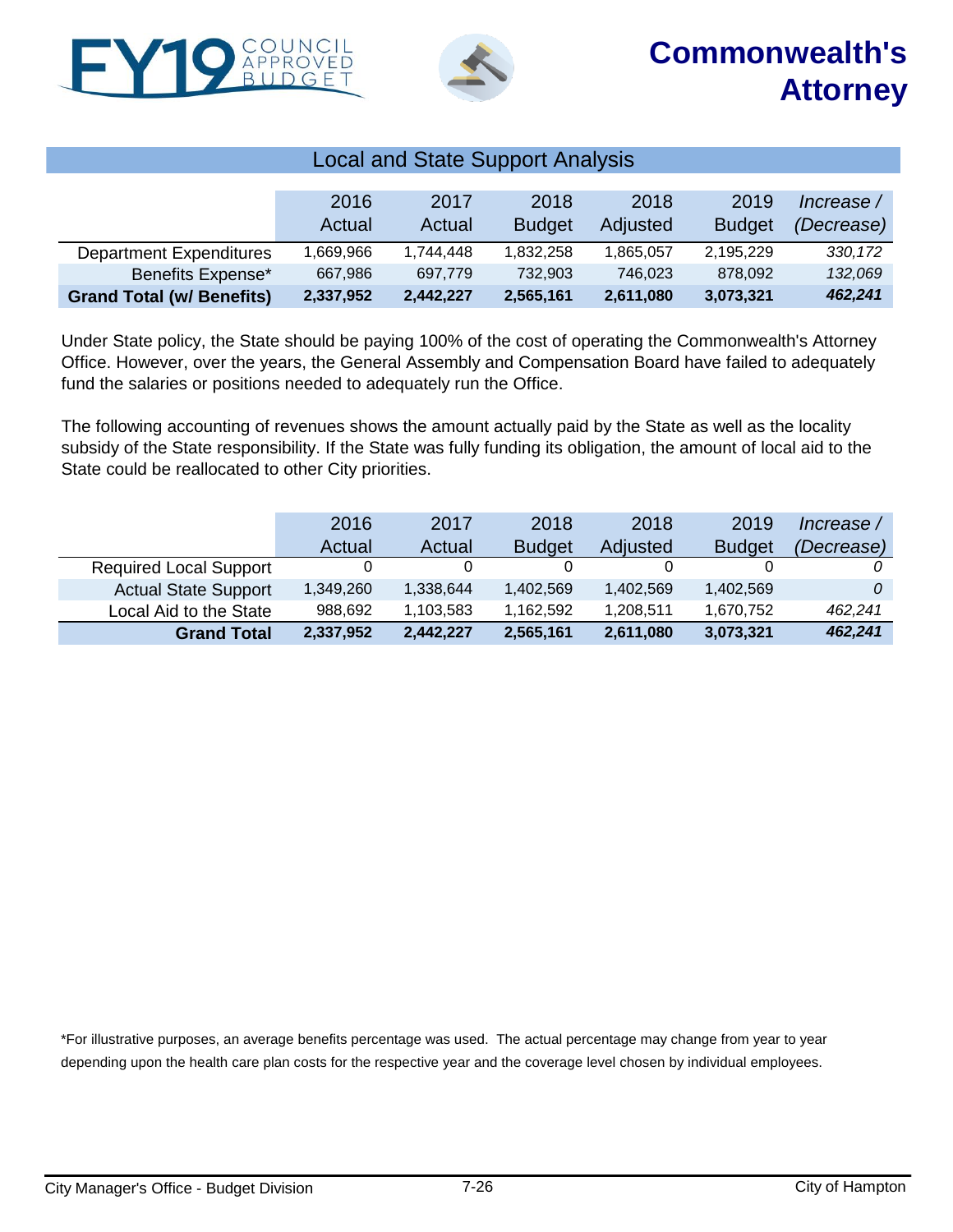<span id="page-26-0"></span>

**Thousands (\$)**

Thousands (\$)



### Mission

The Electoral Board and Voter Registrar provides voter registration services to all legal Virginia residents and processes those records for Hampton residents; also the voter registration office ensures the accuracy of and maintains the registration records for Hampton. In addition to this service the Voter's Registrar prepares for, conducts and assists in the process of fair and accurate elections.

Personnel II Operating  $=$  Capital Outlay 500 400 IIII ||||||||| ШШ 300 200 100 2016 2017 2019 2018 2018 A c t u a l A c t u a l B u d g e t A d j u s t e d B u d g e t

## Expenditure Summary and History

|                           | 2016    | 2017    | 2018          | 2018            | 2019          | lncrease   |
|---------------------------|---------|---------|---------------|-----------------|---------------|------------|
|                           | Actual  | Actual  | <b>Budget</b> | <b>Adjusted</b> | <b>Budget</b> | (Decrease) |
| <b>Personnel Services</b> | 278.011 | 292.825 | 314.059       | 315.710         | 316,856       | 1,146      |
| <b>Operating Expenses</b> | 112.810 | 117.794 | 70.177        | 70.177          | 76.020        | 5,843      |
| Capital Outlay            |         |         | 0             | 0               |               |            |
| <b>Grand Total</b>        | 390,821 | 410,619 | 384,236       | 385,887         | 392.876       | 6,989      |

| <b>Permanent Full-Time (PFT) Staffing History</b> |                |                |                       |                  |                       |                          |  |  |
|---------------------------------------------------|----------------|----------------|-----------------------|------------------|-----------------------|--------------------------|--|--|
|                                                   | 2016<br>Actual | 2017<br>Actual | 2018<br><b>Budget</b> | 2018<br>Adjusted | 2019<br><b>Budget</b> | Increase /<br>(Decrease) |  |  |
| <b>PFT Positions</b>                              | 3.0            | 3.0            | 3.0                   | 3.0              | 3.0                   | 0.0                      |  |  |
| $\mathbf{D}$ . $\mathbf{A}$ . $\mathbf{A}$        |                |                |                       |                  |                       |                          |  |  |

### *Budget Note*

The FY18 Adjusted Budget includes funding for the 2% general wage increase (GWI) that was originally budgeted in Retirement and Employee Benefits. The increase in Operating Expenses is attributed to an increase in fixed costs.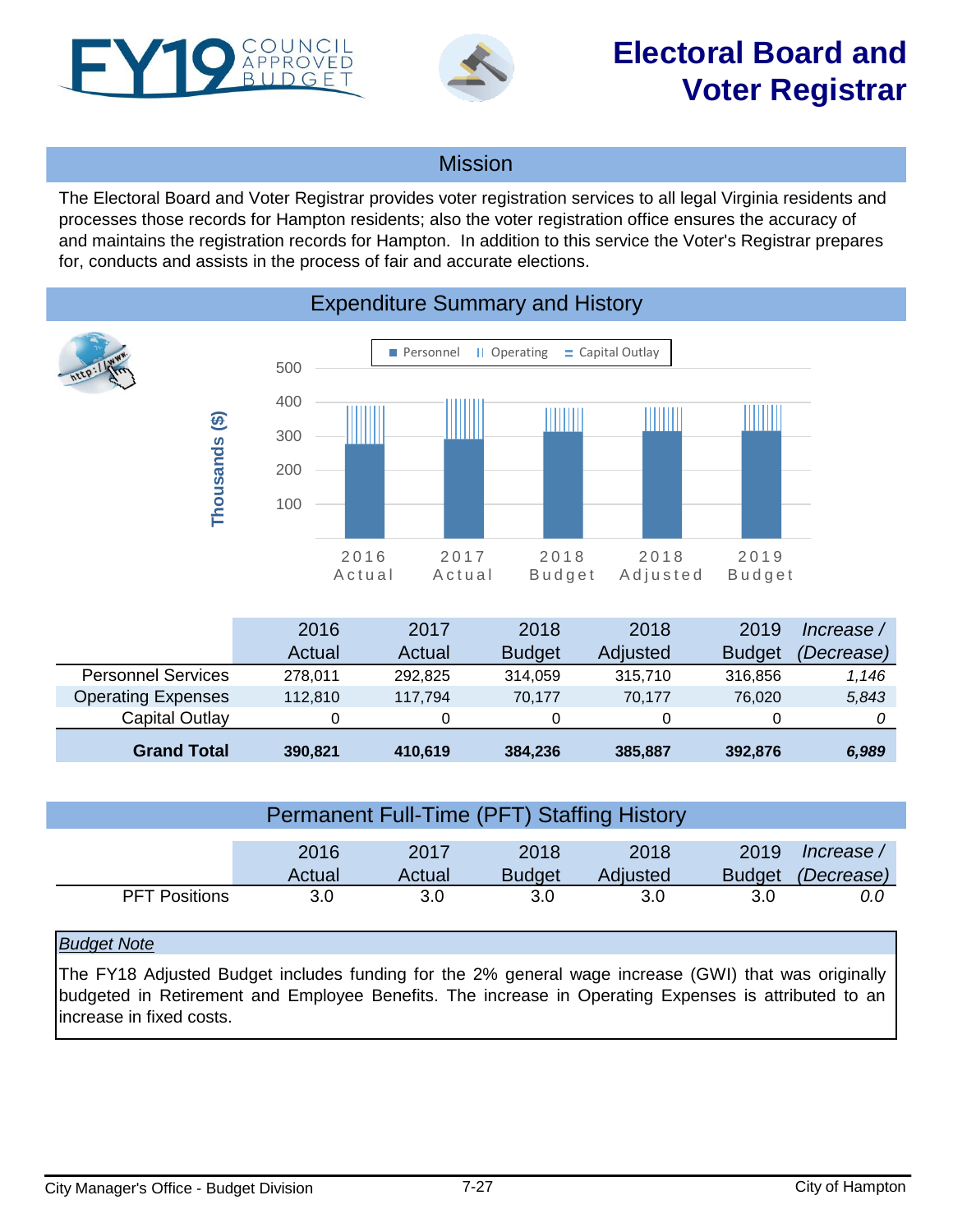



### 2019 PFT Positions

|                            | <b>Position # of PFT</b> |
|----------------------------|--------------------------|
| ASSIST REGIS/BALLOT ADMIN  |                          |
| <b>VOTING REGISTRAR</b>    |                          |
| SENIOR ASSISTANT REGISTRAR |                          |

### **Grand Total: 3**

### Performance Indicators

| <b>Indicator</b>                                                                                              | <b>Type</b> | 2016<br><b>Actual</b> | 2017<br><b>Actual</b> | 2018<br><b>Estimate</b> | 2019<br><b>Target</b> |
|---------------------------------------------------------------------------------------------------------------|-------------|-----------------------|-----------------------|-------------------------|-----------------------|
| # of voters on poll book                                                                                      | Explanatory | 100%                  | 100%                  | 100%                    | 100%                  |
| # of election officials trained on both<br>voting equipment and polling<br>regulations                        | Output      | 100%                  | 100%                  | 100%                    | 100%                  |
| # of registration entered into VERIS                                                                          | Output      | 100%                  | 100%                  | 100%                    | 100%                  |
| % of absentee ballot applications<br>sent out by the 45 day deadline for<br>our Military and overseas voters. | Outcome     | 100%                  | 100%                  | 100%                    | 100%                  |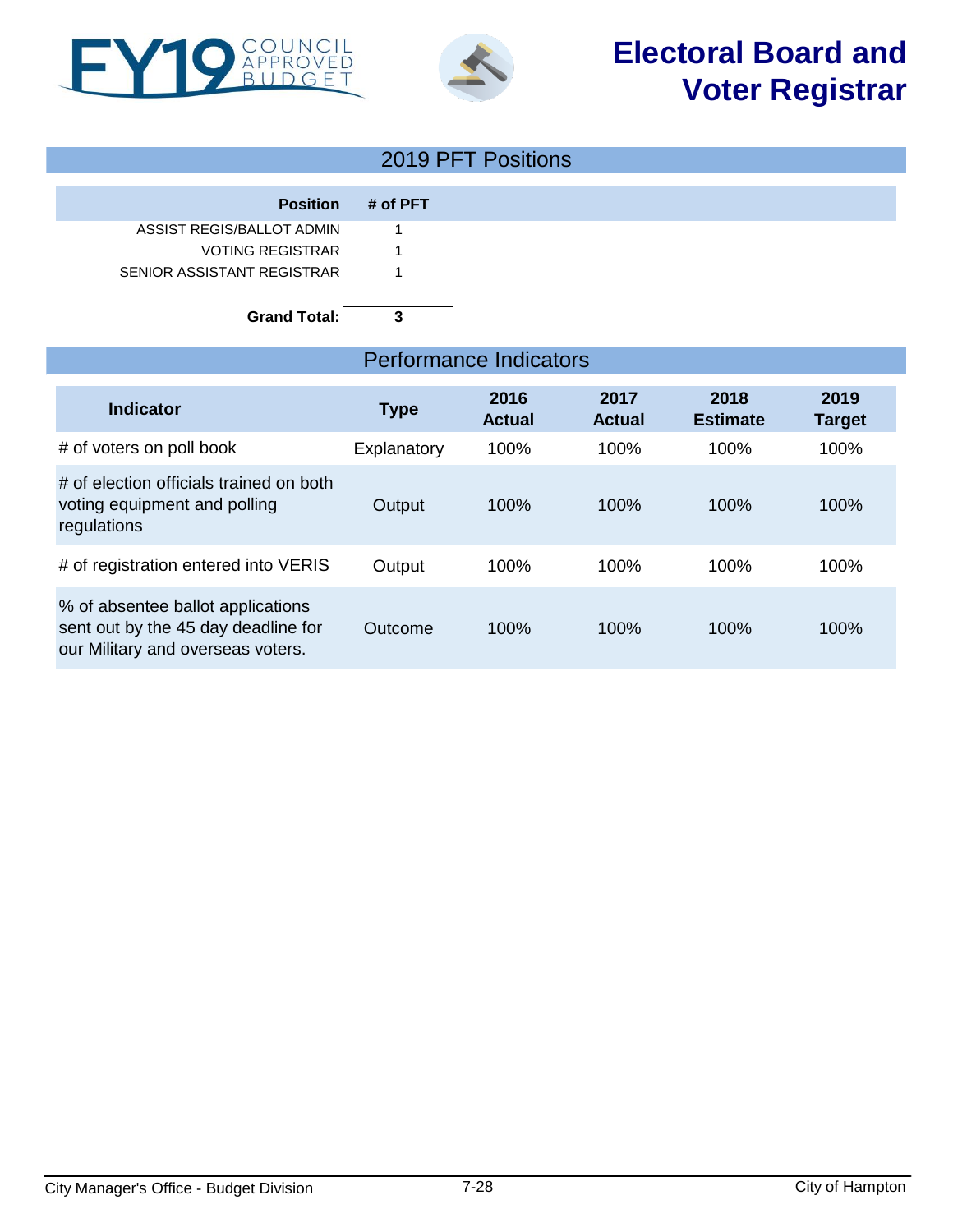



# **Electoral Board and Voter Registrar**



#### **Conduct Elections \$160,072**

The Electoral Board adheres to State, Federal and Local Election Laws; is responsible for all aspects to conduct fair and accurate elections and certifies correct and true abstracts for all elections. Training staff and training officers of election on new voting practices and regulations and continuing to integrate new federal required equipment.

#### **Registration Of Voters \$222,860**

The Registrar's office conducts voter registration; maintains accurate records; prevents election fraud; facilitates prospective candidates and incumbents in running for office; assists the Electoral Board with conducting fair and accurate elections; trains office staff employees on the registration system and trains election officers on new voting practices and regulations.

#### **Fixed Cost \$9,944**

This service accounts for various fixed costs for the department, including auto/fleet, IT, and risk management costs.

**\$392,876**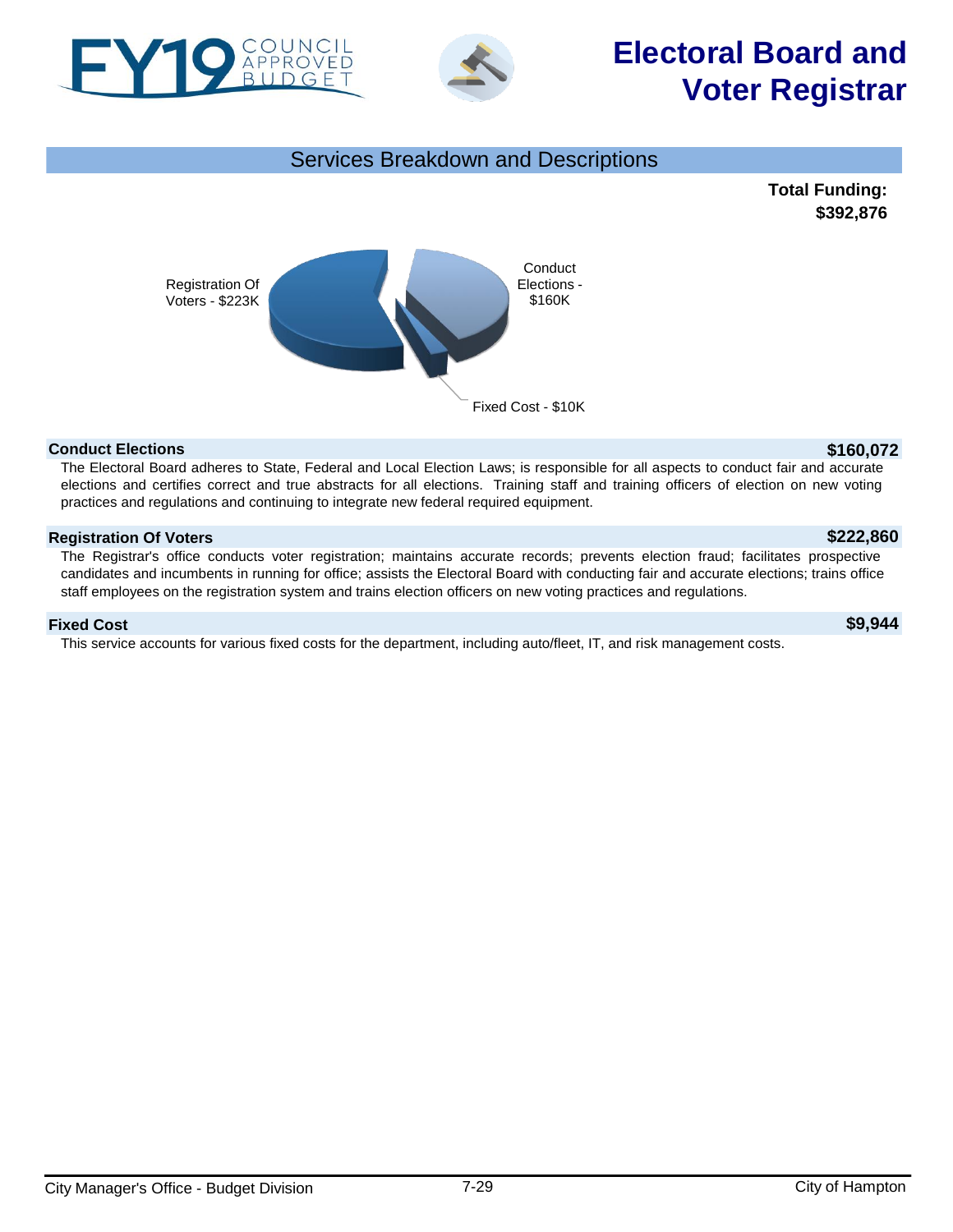<span id="page-29-0"></span>



## **General District Court**

### **Mission**

It is the mission of the Hampton General District Court to provide effective access to justice to all persons including the opportunity to resolve disputes without undue hardship, cost, inconvenience or delay. To assure that access to the court is not inhibited because of an individual's race, language, gender, age, disability or financial status.

Personnel II Operating  $\equiv$  Capital Outlay 200 150 **Thousands (\$)** Thousands (\$) 100 50 2016 2017 2018 2018 2019 A c t u a l A c t u a l B u d g e t B u d g e t A d j u s t e d

| <b>Expenditure Summary and History</b> |  |  |
|----------------------------------------|--|--|
|                                        |  |  |

|                           | 2016    | 2017    | 2018          | 2018     | 2019          | lncrease /        |
|---------------------------|---------|---------|---------------|----------|---------------|-------------------|
|                           | Actual  | Actual  | <b>Budget</b> | Adjusted | <b>Budget</b> | <i>(Decrease)</i> |
| <b>Personnel Services</b> | 36.405  | 37.847  | 36.902        | 37.659   | 37.640        | (19)              |
| <b>Operating Expenses</b> | 99,234  | 90.995  | 139.536       | 139.536  | 140,280       | 744               |
| Capital Outlay            |         |         |               |          |               |                   |
| <b>Grand Total</b>        | 135,639 | 128.842 | 176,438       | 177,195  | 177,920       | 725               |

| <b>Permanent Full-Time (PFT) Staffing History</b>                                                    |                |                |                       |                  |                       |                          |  |
|------------------------------------------------------------------------------------------------------|----------------|----------------|-----------------------|------------------|-----------------------|--------------------------|--|
|                                                                                                      | 2016<br>Actual | 2017<br>Actual | 2018<br><b>Budget</b> | 2018<br>Adjusted | 2019<br><b>Budget</b> | Increase /<br>(Decrease) |  |
| <b>PFT Positions</b>                                                                                 | 1.0            | 1.0            | 1.0                   | 1. $\Omega$      | 1.0                   | 0.0                      |  |
| <b>Budget Note</b>                                                                                   |                |                |                       |                  |                       |                          |  |
| The FY18 Adjusted Budget includes funding for the 2% general wage increase (GWI) that was originally |                |                |                       |                  |                       |                          |  |

budgeted in Retirement and Employee Benefits. This is a maintenance level budget.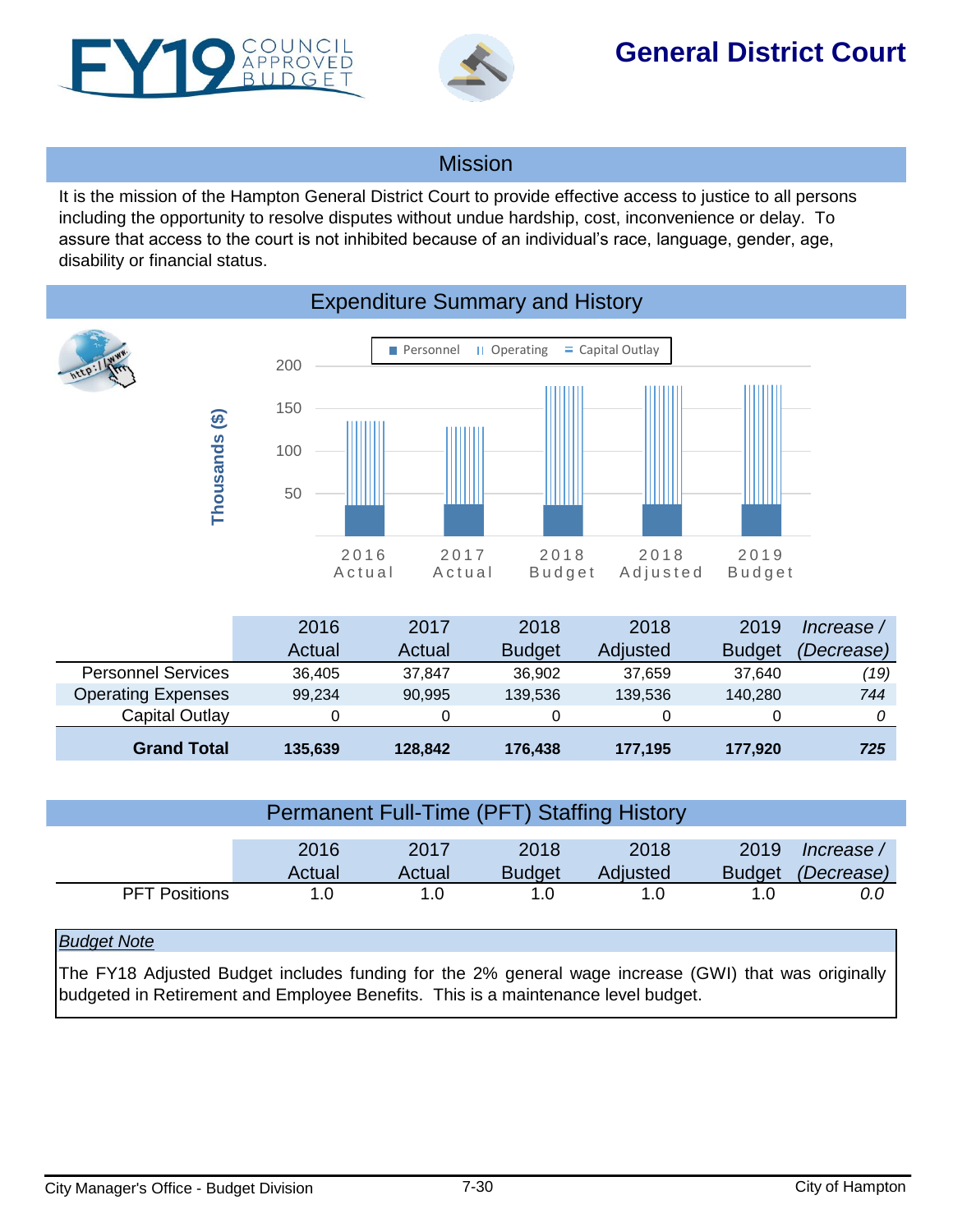



## **General District Court**

| 2019 PFT Positions            |                               |                       |                       |                         |                       |  |
|-------------------------------|-------------------------------|-----------------------|-----------------------|-------------------------|-----------------------|--|
| <b>Position</b>               | # of PFT                      |                       |                       |                         |                       |  |
| <b>EXECUTIVE ASSISTANT</b>    | 1                             |                       |                       |                         |                       |  |
| <b>Grand Total:</b>           | 1                             |                       |                       |                         |                       |  |
|                               | <b>Performance Indicators</b> |                       |                       |                         |                       |  |
| <b>Indicator</b>              | <b>Type</b>                   | 2016<br><b>Actual</b> | 2017<br><b>Actual</b> | 2018<br><b>Estimate</b> | 2019<br><b>Target</b> |  |
| # of Criminal Cases Processed | Output                        | 7,655                 | 7,743                 | 7,712                   | 7,651                 |  |
| # of Traffic Cases Processed  | Output                        | 27,759                | 30,849                | 32,472                  | 32,559                |  |
| # of Civil Cases Processed    | Output                        | 21,248                | 22,230                | 22,963                  | 22,769                |  |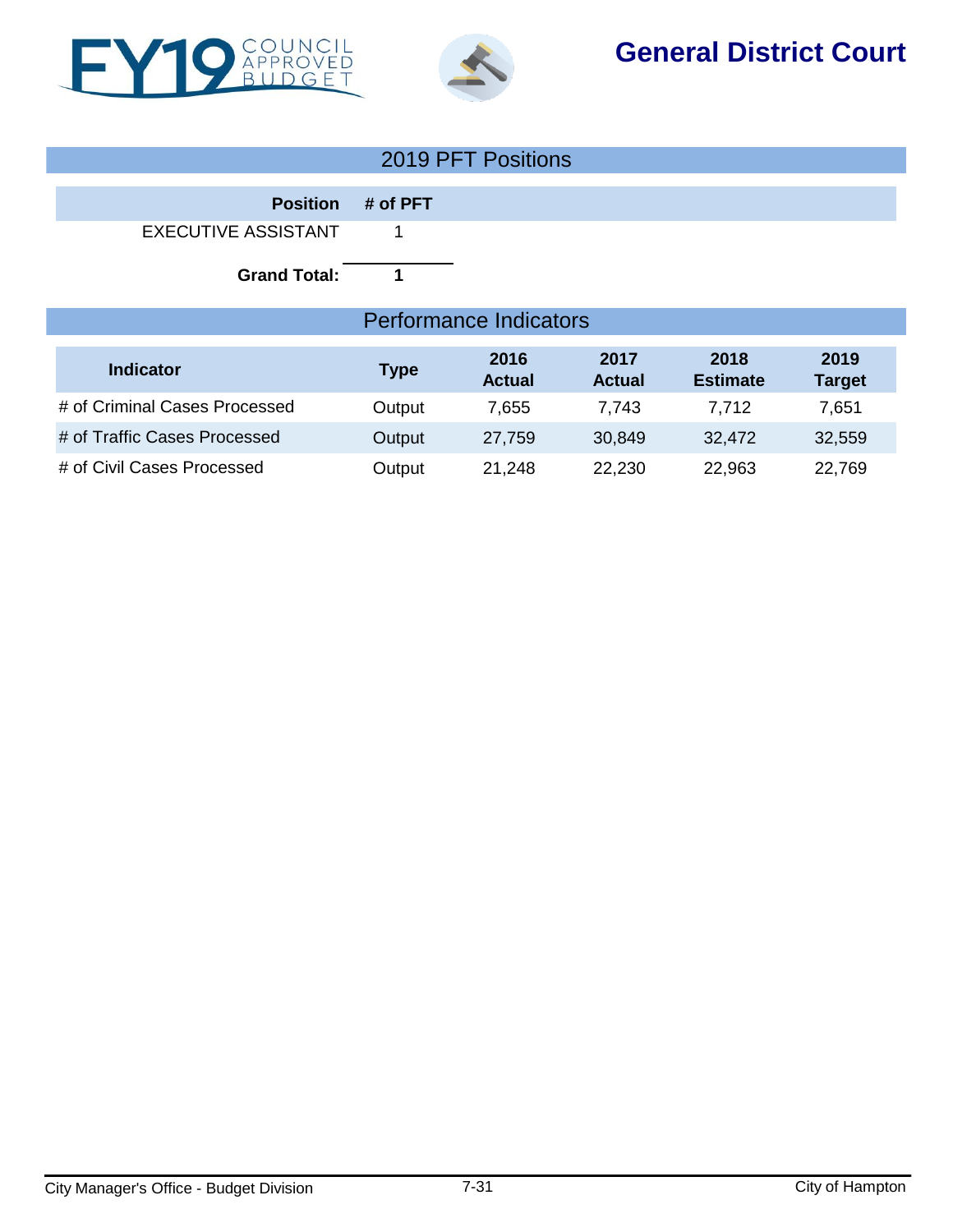



## **General District Court**



**Total Funding: \$177,920**



#### **Local Match - General District Court \$163,294**

The General District Court is the court that most people have contact with. This court handles most traffic cases, tries misdemeanors and conducts preliminary hearings on felonies. It also tries civil cases involving amounts up to \$25,000. In order to accomplish it's mission, the court operates under multiple segmented dockets each day in an effort to comply with the policy that no litigant should have to wait more than one hour for his or her case to be called on the day of hearing. The court provides interpreters for non-English speaking litigants and the deaf and hard of hearing. Additionally, various court forms have been developed in Spanish. The court provides legal representation to indigent defendants on certain types of criminal offenses. Upon conviction, a minimal fee is assessed as court costs. The court provides appropriate services to the elderly and disabled.

#### **Fixed Cost \$14,626**

This service accounts for various fixed costs for the department, including auto/fleet, IT, and risk management costs.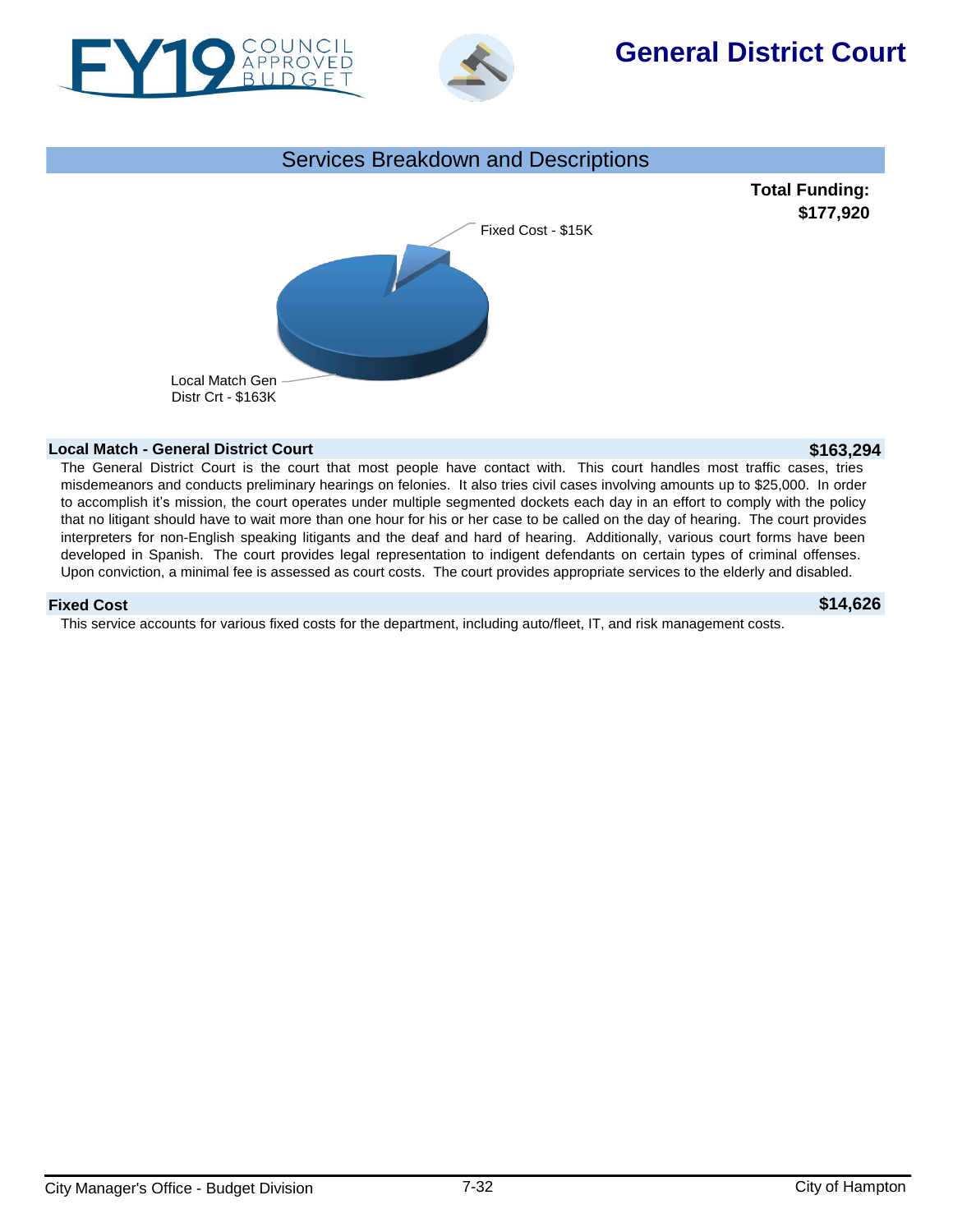<span id="page-32-0"></span>



## **Juvenile and Domestic Relations Court**

### Mission

The Hampton Juvenile and Domestic Relations (JDR) District Court serves as a core function of government by resolving criminal and civil conflicts involving juveniles and families in the City of Hampton. The Court further plays a leadership role in bringing together community partners so that services are provided in a more efficient manner to the children and families of Hampton.

### Expenditure Summary and History



|                           | 2016   | 2017   | 2018          | 2018            | 2019          | Increase / |
|---------------------------|--------|--------|---------------|-----------------|---------------|------------|
|                           | Actual | Actual | <b>Budget</b> | <b>Adjusted</b> | <b>Budget</b> | (Decrease) |
| <b>Personnel Services</b> |        |        |               |                 |               |            |
| <b>Operating Expenses</b> | 38.379 | 35.468 | 48.155        | 48.155          | 47.632        | (523)      |
| Capital Outlay            | 2,743  | 49.381 |               | 0               |               |            |
| <b>Grand Total</b>        | 41.122 | 84,849 | 48.155        | 48,155          | 47,632        | (523)      |

#### *Budget Note*

This is a maintenance level budget.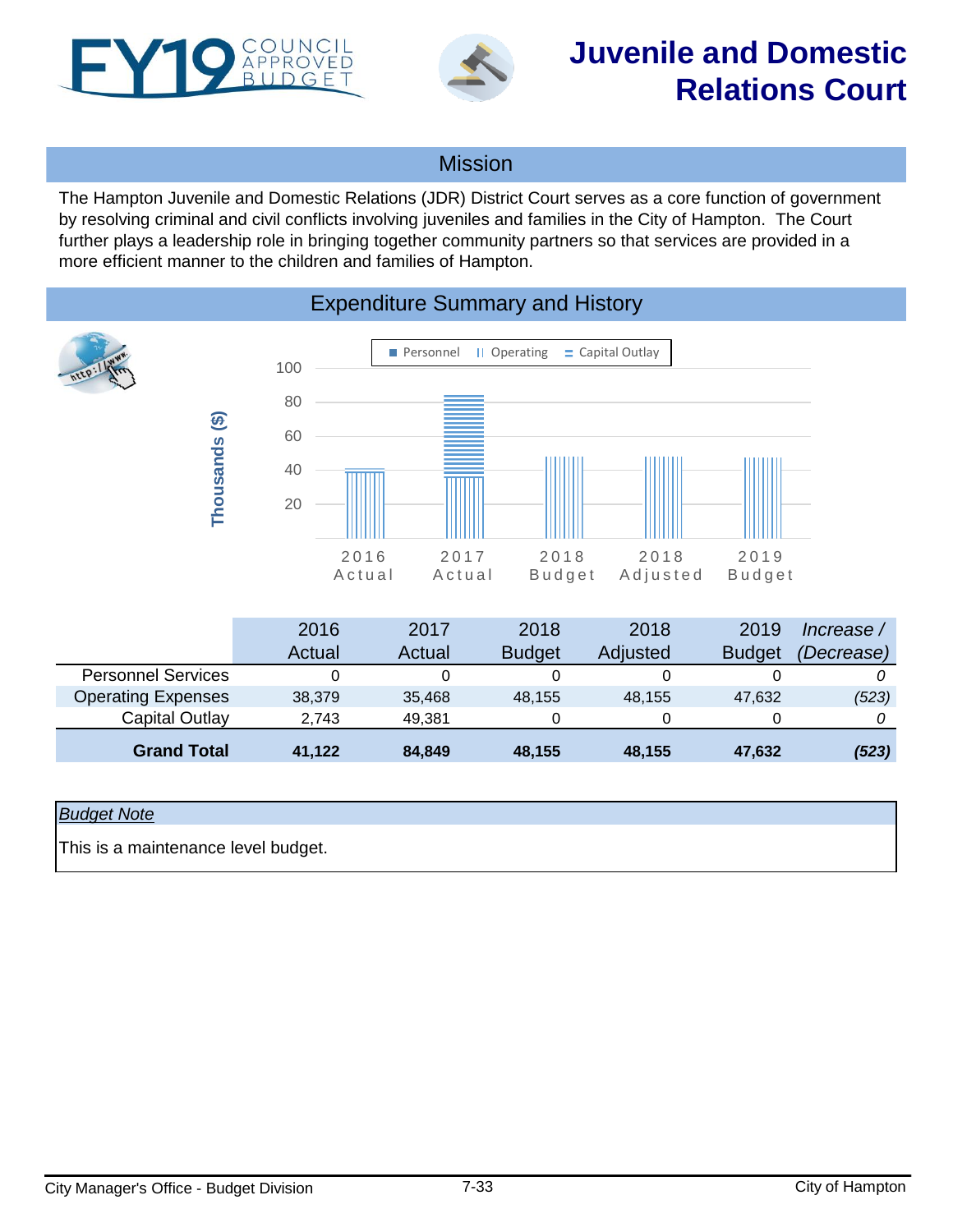



# **Juvenile and Domestic Relations Court**

|                                                         |             | Performance Indicators |                       |                         |                       |
|---------------------------------------------------------|-------------|------------------------|-----------------------|-------------------------|-----------------------|
| <b>Indicator</b>                                        | <b>Type</b> | 2016<br><b>Actual</b>  | 2017<br><b>Actual</b> | 2018<br><b>Estimate</b> | 2019<br><b>Target</b> |
| # of Juvenile Cases brought before<br>the Court         | Explanatory | 6,403                  | 5,842                 | 7,200                   | 7,200                 |
| # of Domestic (Adult) Cases<br>brought before the Court | Explanatory | 5,275                  | 7,207                 | 6,500                   | 6,500                 |
| # of Juvenile Transactions<br>processed                 | Output      | 14,726                 | 13,164                | 15,500                  | 15,500                |
| # of Domestic (Adult) Transactions<br>processed         | Output      | 11,503                 | 17,963                | 19,200                  | 19,200                |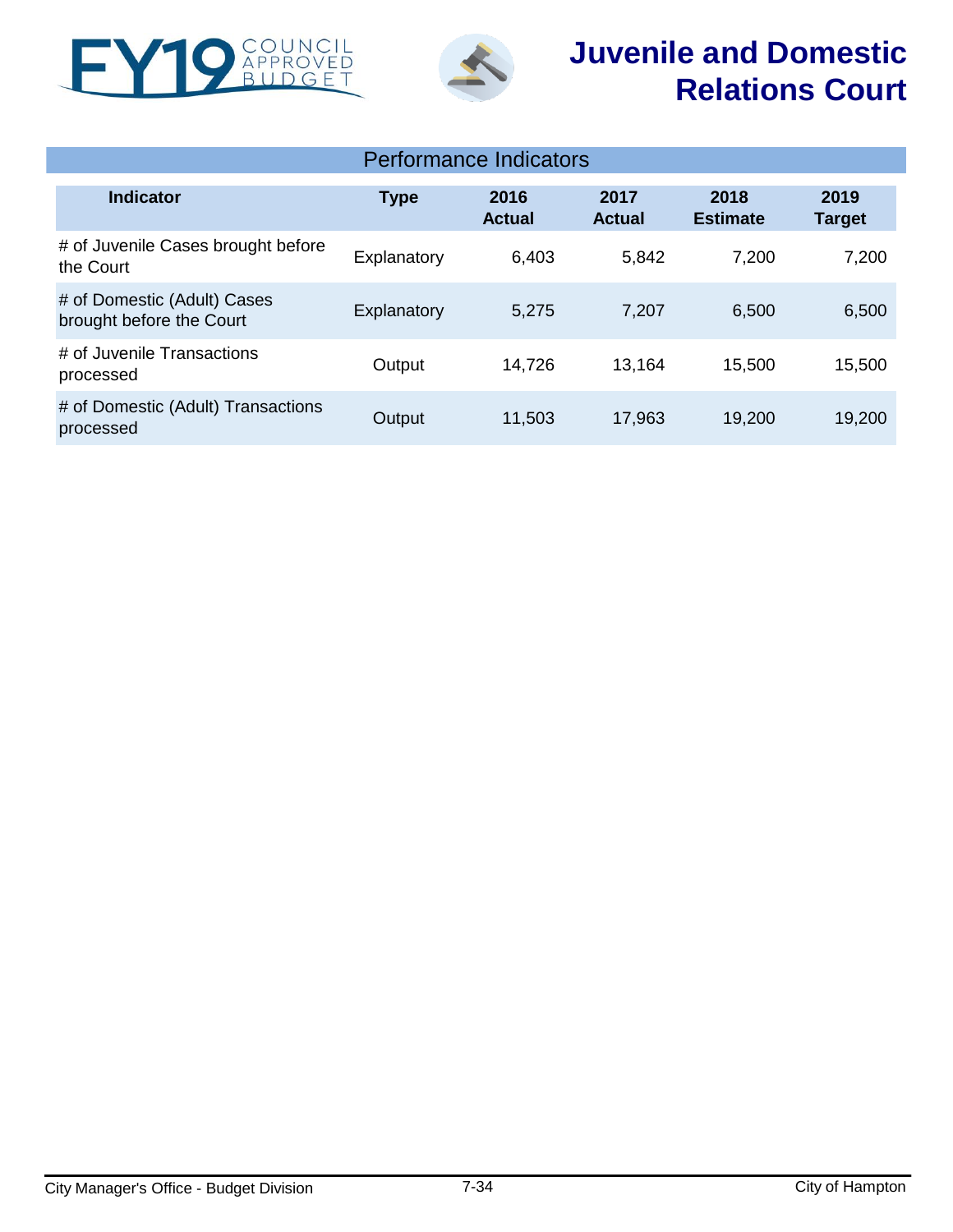



# **Juvenile and Domestic Relations Court**



#### **Local Match - Juvenile and Domestic Relations (JDR) Court <b>\$32,669 \$32,669**

The JDR Court has jurisdiction over all proceedings involving minors such as delinquency petitions, juvenile traffic violations, children in need of services and children who have been abused and/or neglected. This court also hears cases involving adults accused of an offense wherein the victim is a minor; child abuse; offenses against members of their own family; support, visitation and custody disputes; abandonment of children; foster care and entrustment agreements, court ordered rehabilitation services and court consent for certain medical treatment. Our goal is to handle all cases coming before the court in a timely manner.

#### **Fixed Cost \$14,963**

This service accounts for various fixed costs for the department, including auto/fleet, IT, and risk management costs.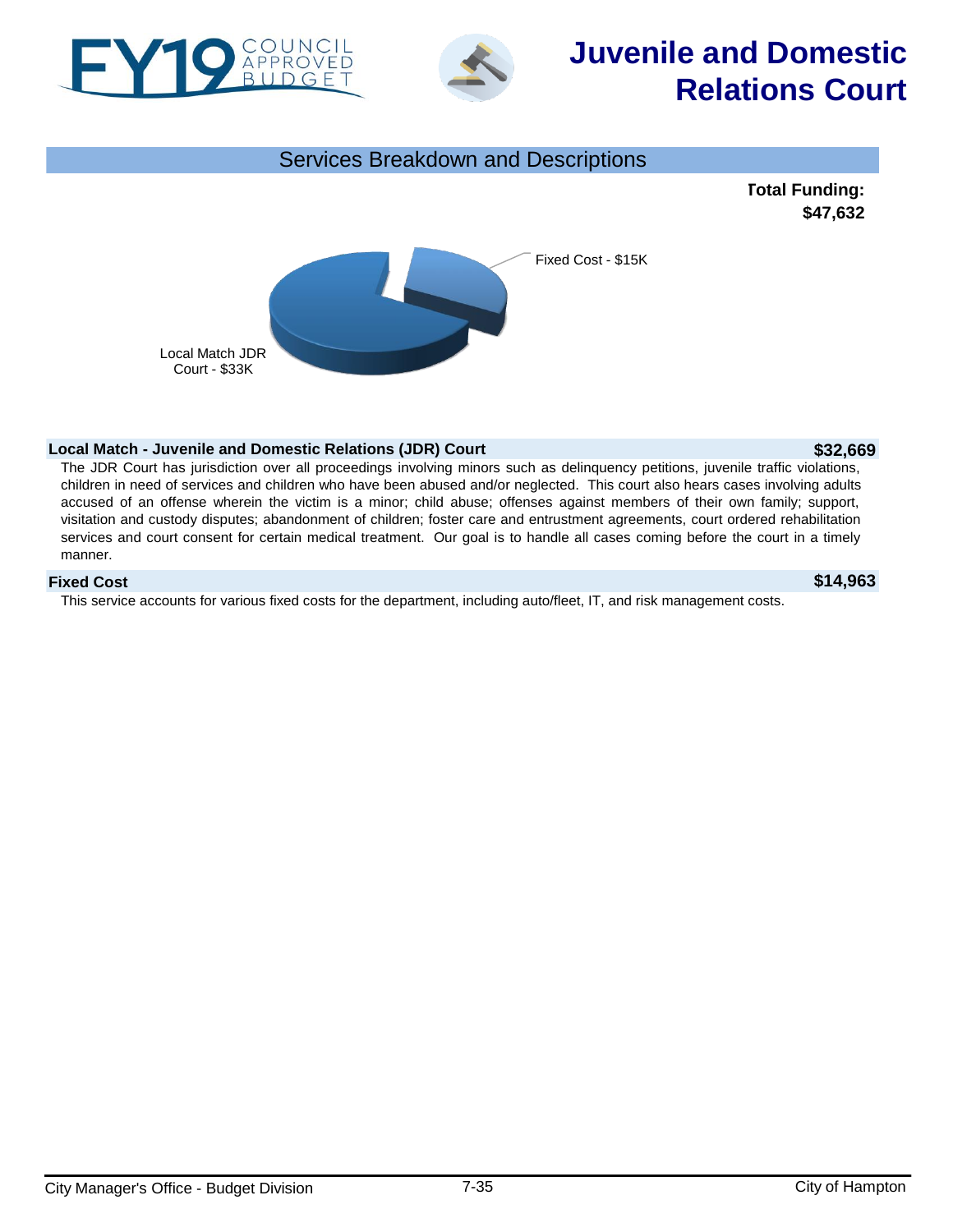<span id="page-35-0"></span>



## **Office of the Magistrate**

### **Mission**

The Hampton Magistrate's Office mission is to provide an independent, accessible, assessment of probable cause provided by complainants or law enforcement agencies in order to preserve the rule of law and to protect the rights and liberties, of all parties, guaranteed by the United States and Virginia Constitutions.



|                           | 2016   | 2017   | 2018          | 2018     | 2019          | Increase / |
|---------------------------|--------|--------|---------------|----------|---------------|------------|
|                           | Actual | Actual | <b>Budget</b> | Adjusted | <b>Budget</b> | (Decrease) |
| <b>Personnel Services</b> | 9.550  | 9.550  | 20,000        | 20,000   | 20,000        |            |
| <b>Operating Expenses</b> | 12.170 | 5.806  | 7.473         | 7.473    | 6,103         | (1,370)    |
| Capital Outlay            |        |        | 2,500         | 2.500    | 2.500         |            |
| <b>Grand Total</b>        | 21.720 | 15,356 | 29,973        | 29,973   | 28,603        | (1, 370)   |

#### *Budget Note*

This is a maintenance level budget with minor decreases in fixed costs.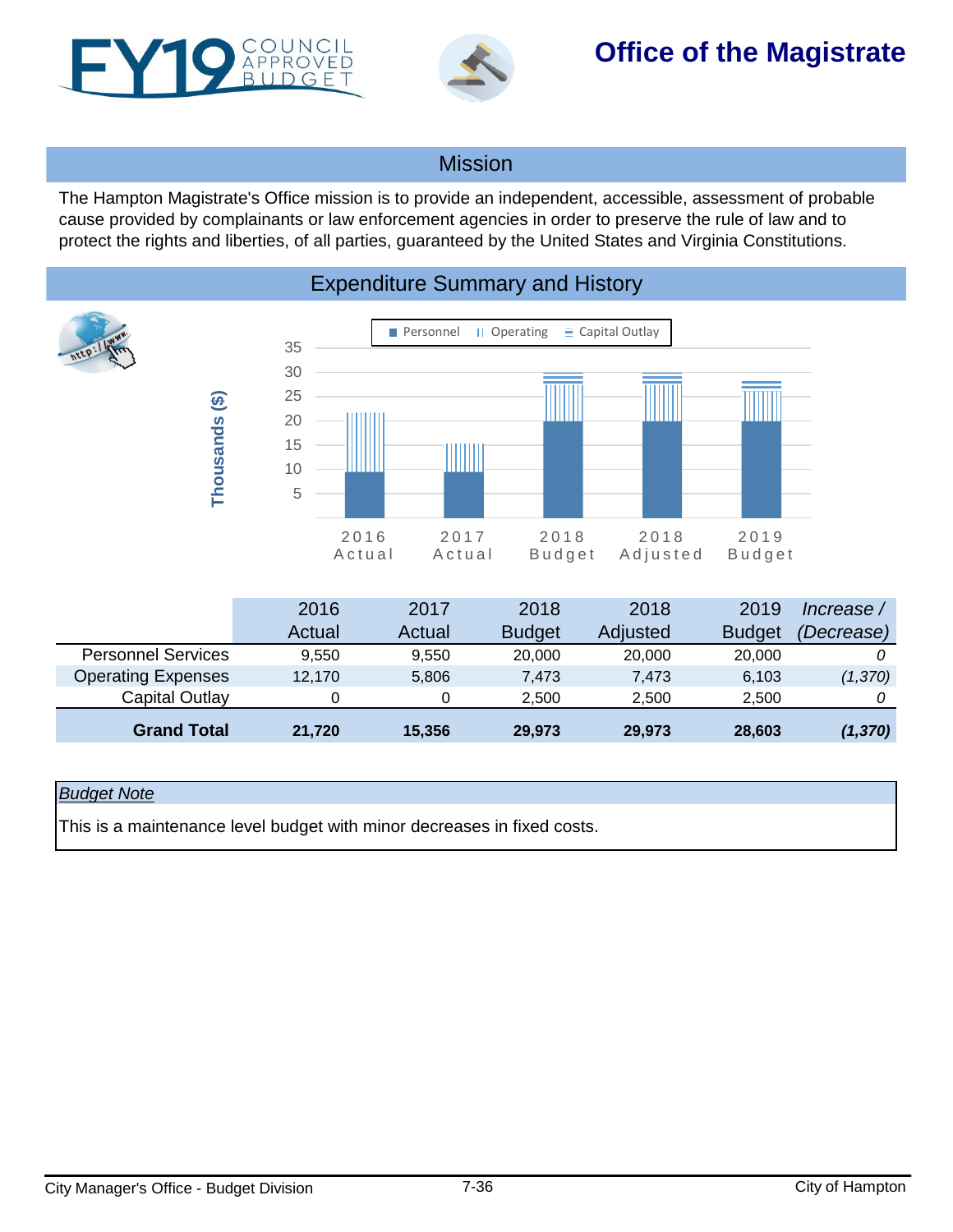



## **Office of the Magistrate**

| <b>Performance Indicators</b>                                       |             |                       |                       |                         |                       |  |  |
|---------------------------------------------------------------------|-------------|-----------------------|-----------------------|-------------------------|-----------------------|--|--|
| Indicator                                                           | <b>Type</b> | 2016<br><b>Actual</b> | 2017<br><b>Actual</b> | 2018<br><b>Estimate</b> | 2019<br><b>Target</b> |  |  |
| # of arrest warrant applications<br>received from Police Department | Explanatory | 8,695                 | 7,247                 | 8,000                   | 8,000                 |  |  |
| # of emergency protective orders<br>requests received from citizens | Explanatory | 451                   | 263                   | 300                     | 300                   |  |  |
| # of search warrant applications<br>received from Police Department | Explanatory | 819                   | 775                   | 800                     | 800                   |  |  |
| # of arrest warrant applications<br>issued                          | Output      | 8,384                 | 7,246                 | 7,500                   | 7,500                 |  |  |
| # of Emergency Protective Orders<br>Issued                          | Output      | 1,249                 | 1,290                 | 1,300                   | 1,300                 |  |  |
| # of search warrant applications<br>issued                          | Output      | 819                   | 754                   | 800                     | 800                   |  |  |